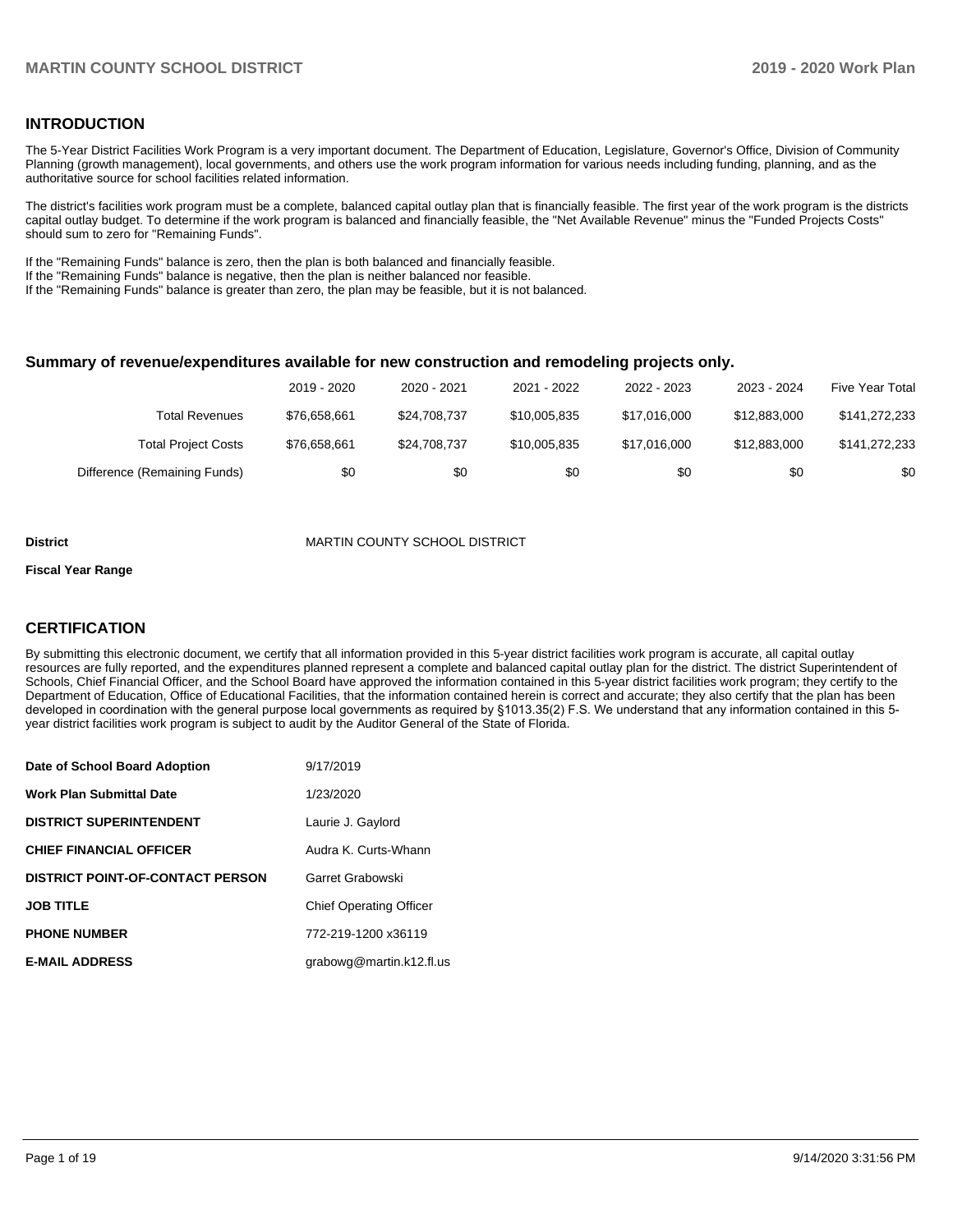# **Expenditures**

#### **Expenditure for Maintenance, Repair and Renovation from 1.50-Mills and PECO**

Annually, prior to the adoption of the district school budget, each school board must prepare a tentative district facilities work program that includes a schedule of major repair and renovation projects necessary to maintain the educational and ancillary facilities of the district.

|                | Item                                                                                                                                                                                                                                                                                                                                                                                                                                                                                                                                                                                                                                                                                                                                                                                                                                                                                                                                                                                      | 2019 - 2020<br><b>Actual Budget</b> | 2020 - 2021<br>Projected | 2021 - 2022<br>Projected | $2022 - 2023$<br>Projected | 2023 - 2024<br>Projected | Total        |
|----------------|-------------------------------------------------------------------------------------------------------------------------------------------------------------------------------------------------------------------------------------------------------------------------------------------------------------------------------------------------------------------------------------------------------------------------------------------------------------------------------------------------------------------------------------------------------------------------------------------------------------------------------------------------------------------------------------------------------------------------------------------------------------------------------------------------------------------------------------------------------------------------------------------------------------------------------------------------------------------------------------------|-------------------------------------|--------------------------|--------------------------|----------------------------|--------------------------|--------------|
| <b>HVAC</b>    |                                                                                                                                                                                                                                                                                                                                                                                                                                                                                                                                                                                                                                                                                                                                                                                                                                                                                                                                                                                           | \$3,255,000                         | \$3,417,750              | \$3.588.638              | \$3,768,069                | \$3,958,473              | \$17,987,930 |
|                | Locations: BESSEY CREEK ELEMENTARY, CITRUS GROVE ELEMENTARY, CRYSTAL LAKE ELEMENTARY, DR. DAVID L. ANDERSON MIDDLE<br>SCHOOL. ENVIRONMENTAL STUDIES CENTER. FELIX A WILLIAMS ELEMENTARY. HIDDEN OAKS MIDDLE. HOBE SOUND<br>ELEMENTARY, INDIANTOWN ADULT LEARNING CENTER, INDIANTOWN ADULT LEARNING CENTER ANNEX, INDIANTOWN CHILD<br>DEVELOPMENT CENTER (PERKINS), INDIANTOWN FAMILY LEARNING CENTER, INDIANTOWN MIDDLE, J D PARKER SCHOOL OF<br>SCIENCE, MATH, AND TECHNOLOGY, JENSEN BEACH ELEMENTARY, JENSEN BEACH HIGH SCHOOL, MARTIN INSTRUCTIONAL<br>CENTER, MARTIN SENIOR HIGH, MIGRANT PROGRAM, MURRAY MIDDLE, OPEN DOOR SCHOOL, PALM CITY ELEMENTARY,<br>PINEWOOD ELEMENTARY, PORT SALERNO ELEMENTARY (NEW), PORT SALERNO HEADSTART & PK CENTER, SALERNO<br>LEARNING CENTER. SEAWIND ELEMENTARY. SOUTH FORK SENIOR HIGH. SPECTRUM JUNIOR SENIOR HIGH. STUART LEARNING<br>CENTER, STUART MIDDLE, TRANSPORTATION SERVICES SECTION, WARFIELD ELEMENTARY, Willoughby Learning Center |                                     |                          |                          |                            |                          |              |
| Flooring       |                                                                                                                                                                                                                                                                                                                                                                                                                                                                                                                                                                                                                                                                                                                                                                                                                                                                                                                                                                                           | \$200,000                           | \$125,000                | \$125,000                | \$125,000                  | \$125,000                | \$700,000    |
| Locations:     | BESSEY CREEK ELEMENTARY, CITRUS GROVE ELEMENTARY, CRYSTAL LAKE ELEMENTARY, DR. DAVID L. ANDERSON MIDDLE<br>SCHOOL, ENVIRONMENTAL STUDIES CENTER, FELIX A WILLIAMS ELEMENTARY, HIDDEN OAKS MIDDLE, HOBE SOUND<br>ELEMENTARY, INDIANTOWN ADULT LEARNING CENTER, INDIANTOWN ADULT LEARNING CENTER ANNEX, INDIANTOWN CHILD<br>DEVELOPMENT CENTER (PERKINS), INDIANTOWN FAMILY LEARNING CENTER, INDIANTOWN MIDDLE, J D PARKER SCHOOL OF<br>SCIENCE, MATH, AND TECHNOLOGY, JENSEN BEACH ELEMENTARY, JENSEN BEACH HIGH SCHOOL, MARTIN INSTRUCTIONAL<br>CENTER, MARTIN SENIOR HIGH, MIGRANT PROGRAM, MURRAY MIDDLE, OPEN DOOR SCHOOL, PALM CITY ELEMENTARY,<br>PINEWOOD ELEMENTARY, PORT SALERNO ELEMENTARY (NEW), PORT SALERNO HEADSTART & PK CENTER, SALERNO<br>LEARNING CENTER, SEAWIND ELEMENTARY, SOUTH FORK SENIOR HIGH, SPECTRUM JUNIOR SENIOR HIGH, STUART LEARNING<br>CENTER, STUART MIDDLE, TRANSPORTATION SERVICES SECTION, WARFIELD ELEMENTARY, Willoughby Learning Center            |                                     |                          |                          |                            |                          |              |
| Roofing        |                                                                                                                                                                                                                                                                                                                                                                                                                                                                                                                                                                                                                                                                                                                                                                                                                                                                                                                                                                                           | \$3,300,000                         | \$3,368,930              | \$3,993,000              | \$4.392.300                | \$4,831,530              | \$19,885,760 |
| Locations:     | BESSEY CREEK ELEMENTARY, CITRUS GROVE ELEMENTARY, CRYSTAL LAKE ELEMENTARY, DR. DAVID L. ANDERSON MIDDLE<br>SCHOOL, ENVIRONMENTAL STUDIES CENTER, FELIX A WILLIAMS ELEMENTARY, HIDDEN OAKS MIDDLE, HOBE SOUND<br>ELEMENTARY, INDIANTOWN ADULT LEARNING CENTER, INDIANTOWN ADULT LEARNING CENTER ANNEX, INDIANTOWN CHILD<br>DEVELOPMENT CENTER (PERKINS), INDIANTOWN FAMILY LEARNING CENTER, INDIANTOWN MIDDLE, J D PARKER SCHOOL OF<br>SCIENCE, MATH, AND TECHNOLOGY, JENSEN BEACH ELEMENTARY, JENSEN BEACH HIGH SCHOOL, MARTIN INSTRUCTIONAL<br>CENTER, MARTIN SENIOR HIGH, MIGRANT PROGRAM, MURRAY MIDDLE, OPEN DOOR SCHOOL, PALM CITY ELEMENTARY,<br>PINEWOOD ELEMENTARY, PORT SALERNO ELEMENTARY (NEW), PORT SALERNO HEADSTART & PK CENTER, SALERNO<br>LEARNING CENTER, SEAWIND ELEMENTARY, SOUTH FORK SENIOR HIGH, SPECTRUM JUNIOR SENIOR HIGH, STUART LEARNING<br>CENTER, STUART MIDDLE, TRANSPORTATION SERVICES SECTION, WARFIELD ELEMENTARY, Willoughby Learning Center            |                                     |                          |                          |                            |                          |              |
| Safety to Life |                                                                                                                                                                                                                                                                                                                                                                                                                                                                                                                                                                                                                                                                                                                                                                                                                                                                                                                                                                                           | \$150,000                           | \$150,000                | \$150,000                | \$150,000                  | \$150,000                | \$750,000    |
| Locations:     | BESSEY CREEK ELEMENTARY, CITRUS GROVE ELEMENTARY, CRYSTAL LAKE ELEMENTARY, DR. DAVID L. ANDERSON MIDDLE<br>SCHOOL, ENVIRONMENTAL STUDIES CENTER, FELIX A WILLIAMS ELEMENTARY, HIDDEN OAKS MIDDLE, HOBE SOUND<br>ELEMENTARY, INDIANTOWN ADULT LEARNING CENTER, INDIANTOWN ADULT LEARNING CENTER ANNEX, INDIANTOWN CHILD<br>DEVELOPMENT CENTER (PERKINS), INDIANTOWN FAMILY LEARNING CENTER, INDIANTOWN MIDDLE, J D PARKER SCHOOL OF<br>SCIENCE, MATH, AND TECHNOLOGY, JENSEN BEACH ELEMENTARY, JENSEN BEACH HIGH SCHOOL, MARTIN INSTRUCTIONAL<br>CENTER, MARTIN SENIOR HIGH, MIGRANT PROGRAM, MURRAY MIDDLE, OPEN DOOR SCHOOL, PALM CITY ELEMENTARY,<br>PINEWOOD ELEMENTARY, PORT SALERNO ELEMENTARY (NEW), PORT SALERNO HEADSTART & PK CENTER, SALERNO<br>LEARNING CENTER, SEAWIND ELEMENTARY, SOUTH FORK SENIOR HIGH, SPECTRUM JUNIOR SENIOR HIGH, STUART LEARNING<br>CENTER, STUART MIDDLE, TRANSPORTATION SERVICES SECTION, WARFIELD ELEMENTARY, Willoughby Learning Center            |                                     |                          |                          |                            |                          |              |
| Fencing        |                                                                                                                                                                                                                                                                                                                                                                                                                                                                                                                                                                                                                                                                                                                                                                                                                                                                                                                                                                                           | \$150,000                           | \$150,000                | \$150,000                | \$150,000                  | \$150,000                | \$750,000    |
|                | Locations: BESSEY CREEK ELEMENTARY, CITRUS GROVE ELEMENTARY, CRYSTAL LAKE ELEMENTARY, DR. DAVID L. ANDERSON MIDDLE<br>SCHOOL, ENVIRONMENTAL STUDIES CENTER, FELIX A WILLIAMS ELEMENTARY, HIDDEN OAKS MIDDLE, HOBE SOUND<br>ELEMENTARY, INDIANTOWN ADULT LEARNING CENTER, INDIANTOWN ADULT LEARNING CENTER ANNEX, INDIANTOWN CHILD<br>DEVELOPMENT CENTER (PERKINS), INDIANTOWN FAMILY LEARNING CENTER, INDIANTOWN MIDDLE, J D PARKER SCHOOL OF<br>SCIENCE, MATH, AND TECHNOLOGY, JENSEN BEACH ELEMENTARY, JENSEN BEACH HIGH SCHOOL, MARTIN INSTRUCTIONAL<br>CENTER, MARTIN SENIOR HIGH, MIGRANT PROGRAM, MURRAY MIDDLE, OPEN DOOR SCHOOL, PALM CITY ELEMENTARY,<br>PINEWOOD ELEMENTARY, PORT SALERNO ELEMENTARY (NEW), PORT SALERNO HEADSTART & PK CENTER, SALERNO<br>LEARNING CENTER, SEAWIND ELEMENTARY, SOUTH FORK SENIOR HIGH, SPECTRUM JUNIOR SENIOR HIGH, STUART LEARNING<br>CENTER, STUART MIDDLE, TRANSPORTATION SERVICES SECTION, WARFIELD ELEMENTARY, Willoughby Learning Center |                                     |                          |                          |                            |                          |              |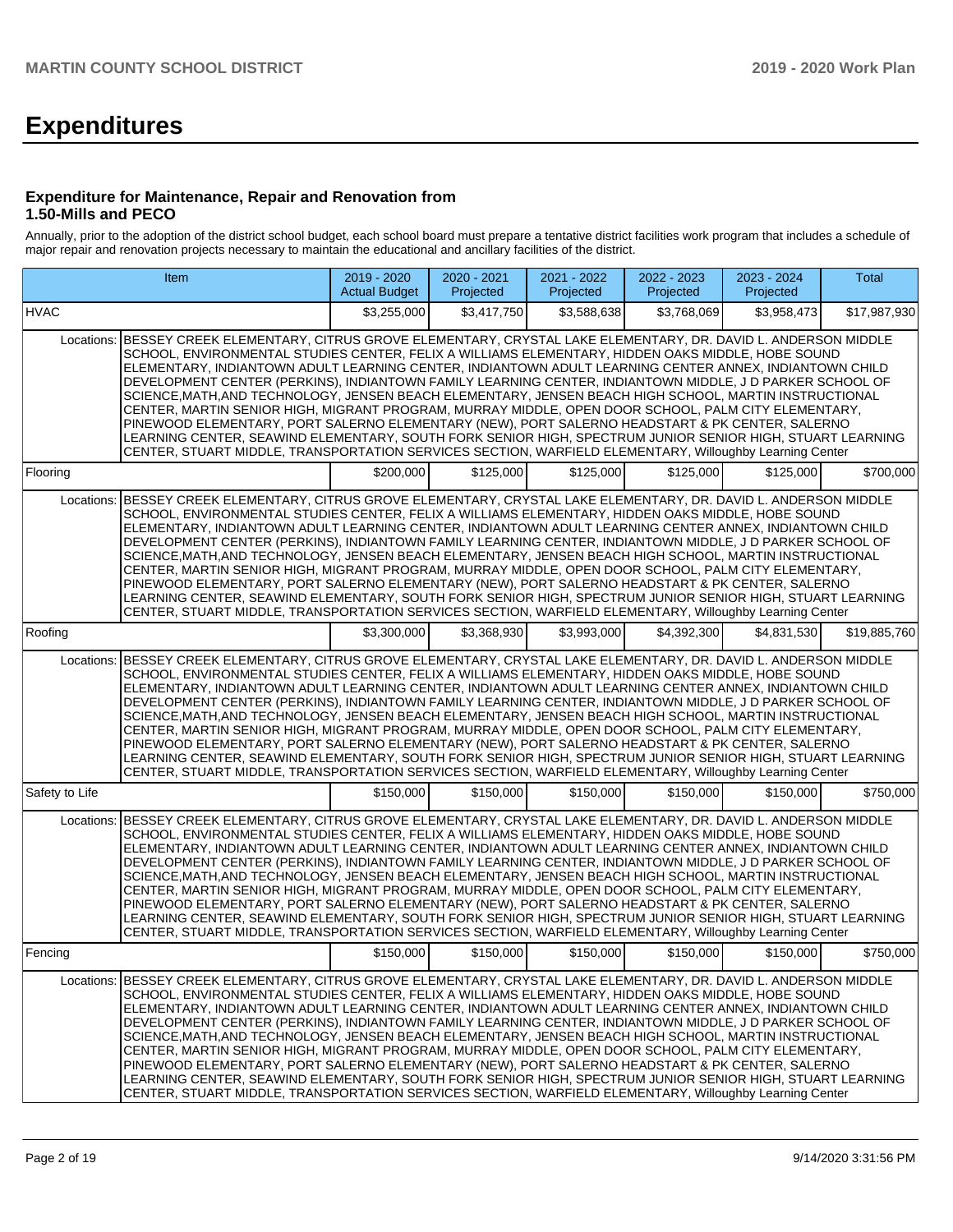|                                  |                                                                                                                                                                                                                                                                                                                                                                                                                                                                                                                                                                                                                                                                                                                                                                                                                                                                                                                                                                                           |           |           |           |           | \$80,000  | \$400,000   |
|----------------------------------|-------------------------------------------------------------------------------------------------------------------------------------------------------------------------------------------------------------------------------------------------------------------------------------------------------------------------------------------------------------------------------------------------------------------------------------------------------------------------------------------------------------------------------------------------------------------------------------------------------------------------------------------------------------------------------------------------------------------------------------------------------------------------------------------------------------------------------------------------------------------------------------------------------------------------------------------------------------------------------------------|-----------|-----------|-----------|-----------|-----------|-------------|
| Locations:                       | BESSEY CREEK ELEMENTARY, CITRUS GROVE ELEMENTARY, CRYSTAL LAKE ELEMENTARY, DR. DAVID L. ANDERSON MIDDLE<br>SCHOOL, ENVIRONMENTAL STUDIES CENTER, FELIX A WILLIAMS ELEMENTARY, HIDDEN OAKS MIDDLE, HOBE SOUND<br>ELEMENTARY. INDIANTOWN ADULT LEARNING CENTER, INDIANTOWN ADULT LEARNING CENTER ANNEX, INDIANTOWN CHILD<br>DEVELOPMENT CENTER (PERKINS). INDIANTOWN FAMILY LEARNING CENTER. INDIANTOWN MIDDLE, J D PARKER SCHOOL OF<br>SCIENCE, MATH, AND TECHNOLOGY, JENSEN BEACH ELEMENTARY, JENSEN BEACH HIGH SCHOOL, MARTIN INSTRUCTIONAL<br>CENTER, MARTIN SENIOR HIGH, MIGRANT PROGRAM, MURRAY MIDDLE, OPEN DOOR SCHOOL, PALM CITY ELEMENTARY,<br>PINEWOOD ELEMENTARY, PORT SALERNO ELEMENTARY (NEW), PORT SALERNO HEADSTART & PK CENTER, SALERNO<br>LEARNING CENTER, SEAWIND ELEMENTARY, SOUTH FORK SENIOR HIGH, SPECTRUM JUNIOR SENIOR HIGH, STUART LEARNING<br>CENTER, STUART MIDDLE, TRANSPORTATION SERVICES SECTION, WARFIELD ELEMENTARY, Willoughby Learning Center            |           |           |           |           |           |             |
| Electrical                       |                                                                                                                                                                                                                                                                                                                                                                                                                                                                                                                                                                                                                                                                                                                                                                                                                                                                                                                                                                                           | \$275,000 | \$275,000 | \$275,000 | \$275,000 | \$275.000 | \$1,375,000 |
| Locations:                       | BESSEY CREEK ELEMENTARY, CITRUS GROVE ELEMENTARY, CRYSTAL LAKE ELEMENTARY, DR. DAVID L. ANDERSON MIDDLE<br>SCHOOL, ENVIRONMENTAL STUDIES CENTER, FELIX A WILLIAMS ELEMENTARY, HIDDEN OAKS MIDDLE, HOBE SOUND<br>ELEMENTARY, INDIANTOWN ADULT LEARNING CENTER, INDIANTOWN ADULT LEARNING CENTER ANNEX, INDIANTOWN CHILD<br>DEVELOPMENT CENTER (PERKINS), INDIANTOWN FAMILY LEARNING CENTER, INDIANTOWN MIDDLE, J D PARKER SCHOOL OF<br>SCIENCE, MATH, AND TECHNOLOGY, JENSEN BEACH ELEMENTARY, JENSEN BEACH HIGH SCHOOL, MARTIN INSTRUCTIONAL<br>CENTER, MARTIN SENIOR HIGH, MIGRANT PROGRAM, MURRAY MIDDLE, OPEN DOOR SCHOOL, PALM CITY ELEMENTARY,<br>PINEWOOD ELEMENTARY, PORT SALERNO ELEMENTARY (NEW), PORT SALERNO HEADSTART & PK CENTER, SALERNO<br>LEARNING CENTER, SEAWIND ELEMENTARY, SOUTH FORK SENIOR HIGH, SPECTRUM JUNIOR SENIOR HIGH, STUART LEARNING<br>CENTER, STUART MIDDLE, TRANSPORTATION SERVICES SECTION, WARFIELD ELEMENTARY, Willoughby Learning Center            |           |           |           |           |           |             |
| Fire Alarm                       |                                                                                                                                                                                                                                                                                                                                                                                                                                                                                                                                                                                                                                                                                                                                                                                                                                                                                                                                                                                           | \$150,000 | \$150,000 | \$150,000 | \$150,000 | \$150,000 | \$750,000   |
| Locations:                       | BESSEY CREEK ELEMENTARY, CITRUS GROVE ELEMENTARY, CRYSTAL LAKE ELEMENTARY, DR. DAVID L. ANDERSON MIDDLE<br>SCHOOL, ENVIRONMENTAL STUDIES CENTER, FELIX A WILLIAMS ELEMENTARY, HIDDEN OAKS MIDDLE, HOBE SOUND<br>ELEMENTARY, INDIANTOWN ADULT LEARNING CENTER, INDIANTOWN ADULT LEARNING CENTER ANNEX, INDIANTOWN CHILD<br>DEVELOPMENT CENTER (PERKINS), INDIANTOWN FAMILY LEARNING CENTER, INDIANTOWN MIDDLE, J D PARKER SCHOOL OF<br>SCIENCE, MATH, AND TECHNOLOGY, JENSEN BEACH ELEMENTARY, JENSEN BEACH HIGH SCHOOL, MARTIN INSTRUCTIONAL<br>CENTER, MARTIN SENIOR HIGH, MIGRANT PROGRAM, MURRAY MIDDLE, OPEN DOOR SCHOOL, PALM CITY ELEMENTARY,<br>PINEWOOD ELEMENTARY, PORT SALERNO ELEMENTARY (NEW), PORT SALERNO HEADSTART & PK CENTER, SALERNO<br>LEARNING CENTER, SEAWIND ELEMENTARY, SOUTH FORK SENIOR HIGH, SPECTRUM JUNIOR SENIOR HIGH, STUART LEARNING<br>CENTER, STUART MIDDLE, TRANSPORTATION SERVICES SECTION, WARFIELD ELEMENTARY, Willoughby Learning Center            |           |           |           |           |           |             |
| Telephone/Intercom System        |                                                                                                                                                                                                                                                                                                                                                                                                                                                                                                                                                                                                                                                                                                                                                                                                                                                                                                                                                                                           | \$112,000 | \$112,000 | \$112,000 | \$112,000 | \$112,000 | \$560,000   |
|                                  | Locations: BESSEY CREEK ELEMENTARY, CITRUS GROVE ELEMENTARY, CRYSTAL LAKE ELEMENTARY, DR. DAVID L. ANDERSON MIDDLE<br>SCHOOL, ENVIRONMENTAL STUDIES CENTER, FELIX A WILLIAMS ELEMENTARY, HIDDEN OAKS MIDDLE, HOBE SOUND<br>ELEMENTARY, INDIANTOWN ADULT LEARNING CENTER, INDIANTOWN ADULT LEARNING CENTER ANNEX, INDIANTOWN CHILD<br>DEVELOPMENT CENTER (PERKINS), INDIANTOWN FAMILY LEARNING CENTER, INDIANTOWN MIDDLE, J D PARKER SCHOOL OF<br>SCIENCE, MATH, AND TECHNOLOGY, JENSEN BEACH ELEMENTARY, JENSEN BEACH HIGH SCHOOL, MARTIN INSTRUCTIONAL<br>CENTER, MARTIN SENIOR HIGH, MIGRANT PROGRAM, MURRAY MIDDLE, OPEN DOOR SCHOOL, PALM CITY ELEMENTARY,<br>PINEWOOD ELEMENTARY, PORT SALERNO ELEMENTARY (NEW), PORT SALERNO HEADSTART & PK CENTER, SALERNO<br>LEARNING CENTER. SEAWIND ELEMENTARY, SOUTH FORK SENIOR HIGH, SPECTRUM JUNIOR SENIOR HIGH, STUART LEARNING<br>CENTER, STUART MIDDLE, TRANSPORTATION SERVICES SECTION, WARFIELD ELEMENTARY, Willoughby Learning Center |           |           |           |           |           |             |
| <b>Closed Circuit Television</b> |                                                                                                                                                                                                                                                                                                                                                                                                                                                                                                                                                                                                                                                                                                                                                                                                                                                                                                                                                                                           | \$38,000  | \$38,000  | \$38,000  | \$38,000  | \$38,000  | \$190.000   |
|                                  | Locations: BESSEY CREEK ELEMENTARY, CITRUS GROVE ELEMENTARY, CRYSTAL LAKE ELEMENTARY, DR. DAVID L. ANDERSON MIDDLE<br>SCHOOL, ENVIRONMENTAL STUDIES CENTER, FELIX A WILLIAMS ELEMENTARY, HIDDEN OAKS MIDDLE, HOBE SOUND<br>ELEMENTARY, INDIANTOWN ADULT LEARNING CENTER, INDIANTOWN ADULT LEARNING CENTER ANNEX, INDIANTOWN CHILD<br>DEVELOPMENT CENTER (PERKINS), INDIANTOWN FAMILY LEARNING CENTER, INDIANTOWN MIDDLE, J D PARKER SCHOOL OF<br>SCIENCE,MATH,AND TECHNOLOGY, JENSEN BEACH ELEMENTARY, JENSEN BEACH HIGH SCHOOL, MARTIN INSTRUCTIONAL<br>CENTER, MARTIN SENIOR HIGH, MIGRANT PROGRAM, MURRAY MIDDLE, OPEN DOOR SCHOOL, PALM CITY ELEMENTARY,<br>PINEWOOD ELEMENTARY, PORT SALERNO ELEMENTARY (NEW), PORT SALERNO HEADSTART & PK CENTER, SALERNO<br>LEARNING CENTER, SEAWIND ELEMENTARY, SOUTH FORK SENIOR HIGH, SPECTRUM JUNIOR SENIOR HIGH, STUART LEARNING<br>CENTER, STUART MIDDLE, TRANSPORTATION SERVICES SECTION, WARFIELD ELEMENTARY, Willoughby Learning Center   |           |           |           |           |           |             |
| Paint                            |                                                                                                                                                                                                                                                                                                                                                                                                                                                                                                                                                                                                                                                                                                                                                                                                                                                                                                                                                                                           | \$520,000 | \$80,000  | \$80,000  | \$80,000  | \$80,000  | \$840,000   |
| Locations:<br>Maintenance/Repair | IBESSEY CREEK ELEMENTARY, CITRUS GROVE ELEMENTARY, CRYSTAL LAKE ELEMENTARY, DR. DAVID L. ANDERSON MIDDLE<br>SCHOOL, ENVIRONMENTAL STUDIES CENTER, FELIX A WILLIAMS ELEMENTARY, HIDDEN OAKS MIDDLE, HOBE SOUND<br>ELEMENTARY, INDIANTOWN ADULT LEARNING CENTER, INDIANTOWN ADULT LEARNING CENTER ANNEX, INDIANTOWN CHILD<br>DEVELOPMENT CENTER (PERKINS), INDIANTOWN FAMILY LEARNING CENTER, INDIANTOWN MIDDLE, J D PARKER SCHOOL OF<br>SCIENCE, MATH, AND TECHNOLOGY, JENSEN BEACH ELEMENTARY, JENSEN BEACH HIGH SCHOOL, MARTIN INSTRUCTIONAL<br>CENTER, MARTIN SENIOR HIGH, MIGRANT PROGRAM, MURRAY MIDDLE, OPEN DOOR SCHOOL, PALM CITY ELEMENTARY,<br>PINEWOOD ELEMENTARY, PORT SALERNO ELEMENTARY (NEW), PORT SALERNO HEADSTART & PK CENTER, SALERNO<br>LEARNING CENTER, SEAWIND ELEMENTARY, SOUTH FORK SENIOR HIGH, SPECTRUM JUNIOR SENIOR HIGH, STUART LEARNING<br>CENTER, STUART MIDDLE, TRANSPORTATION SERVICES SECTION, WARFIELD ELEMENTARY, Willoughby Learning Center           | \$450,000 | \$450,000 | \$450,000 | \$450,000 | \$450,000 | \$2,250,000 |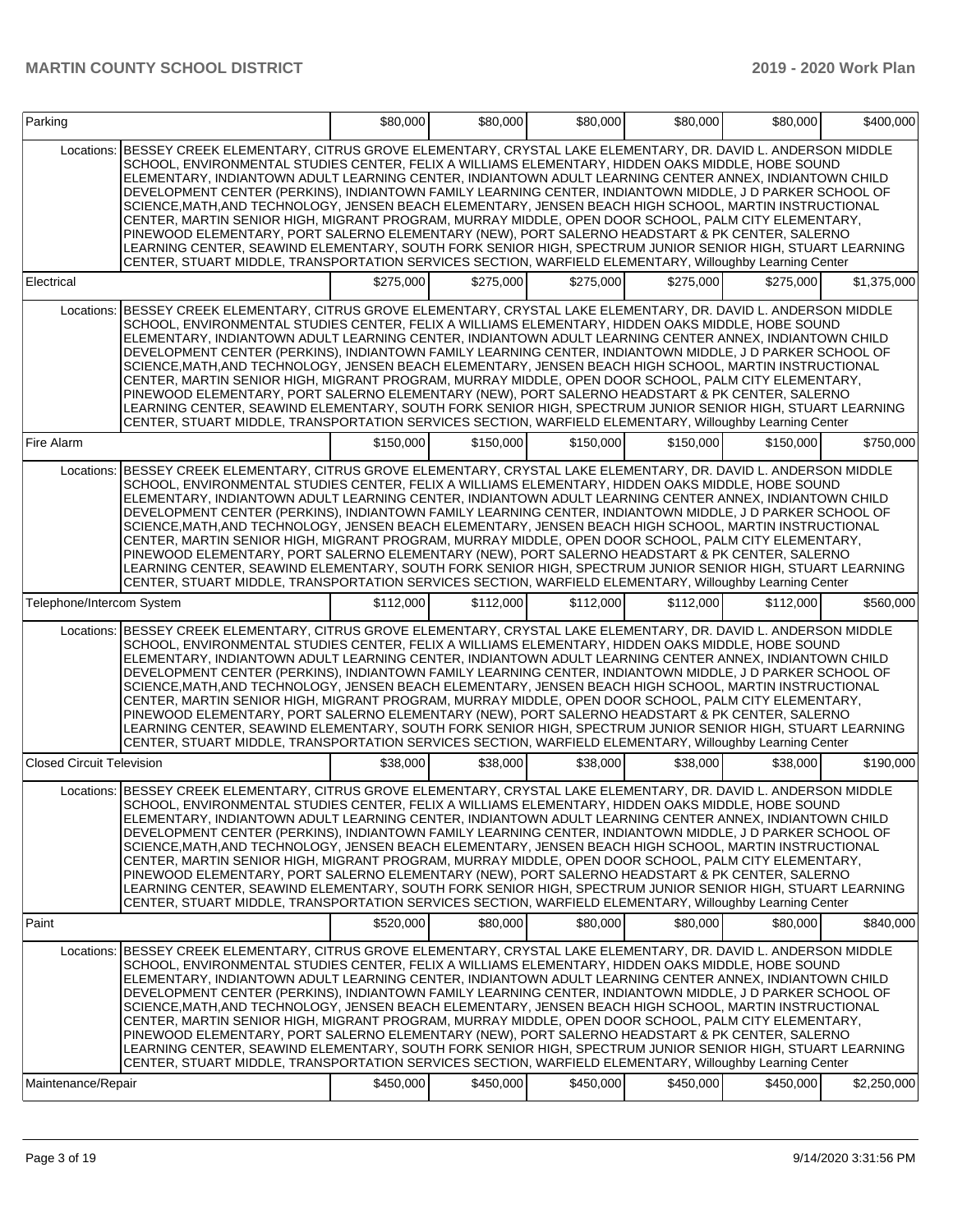|  |            |             | Locations: BESSEY CREEK ELEMENTARY, CITRUS GROVE ELEMENTARY, CRYSTAL LAKE ELEMENTARY, DR. DAVID L. ANDERSON MIDDLE<br>SCHOOL, ENVIRONMENTAL STUDIES CENTER, FELIX A WILLIAMS ELEMENTARY, HIDDEN OAKS MIDDLE, HOBE SOUND<br>ELEMENTARY, INDIANTOWN ADULT LEARNING CENTER, INDIANTOWN ADULT LEARNING CENTER ANNEX, INDIANTOWN CHILD<br>DEVELOPMENT CENTER (PERKINS), INDIANTOWN FAMILY LEARNING CENTER, INDIANTOWN MIDDLE, J D PARKER SCHOOL OF<br>ISCIENCE.MATH.AND TECHNOLOGY. JENSEN BEACH ELEMENTARY. JENSEN BEACH HIGH SCHOOL. MARTIN INSTRUCTIONAL<br>ICENTER, MARTIN SENIOR HIGH, MIGRANT PROGRAM, MURRAY MIDDLE, OPEN DOOR SCHOOL, PALM CITY ELEMENTARY,<br>PINEWOOD ELEMENTARY, PORT SALERNO ELEMENTARY (NEW), PORT SALERNO HEADSTART & PK CENTER, SALERNO |             |             |              |              |
|--|------------|-------------|-------------------------------------------------------------------------------------------------------------------------------------------------------------------------------------------------------------------------------------------------------------------------------------------------------------------------------------------------------------------------------------------------------------------------------------------------------------------------------------------------------------------------------------------------------------------------------------------------------------------------------------------------------------------------------------------------------------------------------------------------------------------|-------------|-------------|--------------|--------------|
|  |            |             | LEARNING CENTER, SEAWIND ELEMENTARY, SOUTH FORK SENIOR HIGH, SPECTRUM JUNIOR SENIOR HIGH, STUART LEARNING<br>CENTER, STUART MIDDLE, TRANSPORTATION SERVICES SECTION, WARFIELD ELEMENTARY, Willoughby Learning Center                                                                                                                                                                                                                                                                                                                                                                                                                                                                                                                                              |             |             |              |              |
|  | Sub Total: | \$8,680,000 | \$8,396,680                                                                                                                                                                                                                                                                                                                                                                                                                                                                                                                                                                                                                                                                                                                                                       | \$9,191,638 | \$9,770,369 | \$10,400,003 | \$46,438,690 |

| <b>IPECO Maintenance Expenditures</b> | ጦጣ<br>υυ    | ሖ<br>JU.    | ሖጣ<br>JU    | \$0         | ሶሳ<br>Ψ∪     | \$0          |
|---------------------------------------|-------------|-------------|-------------|-------------|--------------|--------------|
| 1.50 Mill Sub Total: I                | \$8.680,000 | \$8,396,680 | \$9,191,638 | \$9,770,369 | \$10,400,003 | \$46,438,690 |

No items have been specified.

| Total:<br>ານ<br>. |  | \$8.680.0001 | \$8,396,680 | ا191.638.<br>\$9. | \$9.770.369 | \$10.400.003 | 38.690<br>490<br>\$46 |
|-------------------|--|--------------|-------------|-------------------|-------------|--------------|-----------------------|
|-------------------|--|--------------|-------------|-------------------|-------------|--------------|-----------------------|

# **Local 1.50 Mill Expenditure For Maintenance, Repair and Renovation**

Anticipated expenditures expected from local funding sources over the years covered by the current work plan.

| Item                                                         | 2019 - 2020<br><b>Actual Budget</b> | 2020 - 2021<br>Projected | 2021 - 2022<br>Projected | 2022 - 2023<br>Projected | 2023 - 2024<br>Projected | <b>Total</b> |
|--------------------------------------------------------------|-------------------------------------|--------------------------|--------------------------|--------------------------|--------------------------|--------------|
| Remaining Maint and Repair from 1.5 Mills                    | \$8,680,000                         | \$8,396,680              | \$9,191,638              | \$9,770,369              | \$10,400,003             | \$46,438,690 |
| Maintenance/Repair Salaries                                  | \$0                                 | \$0                      | \$0                      | \$0                      | \$0                      | \$0          |
| <b>School Bus Purchases</b>                                  | \$1,200,000                         | \$1,200,000              | \$1,200,000              | \$1,200,000              | \$1,200,000              | \$6,000,000  |
| <b>Other Vehicle Purchases</b>                               | \$450,000                           | \$400,000                | \$150,000                | \$250,000                | \$300,000                | \$1,550,000  |
| <b>Capital Outlay Equipment</b>                              | \$465,000                           | \$465,000                | \$465,000                | \$465,000                | \$465,000                | \$2,325,000  |
| <b>Rent/Lease Payments</b>                                   | \$250,000                           | \$250,000                | \$250,000                | \$250,000                | \$250,000                | \$1,250,000  |
| <b>COP Debt Service</b>                                      | \$3,159,523                         | \$961,031                | \$961,531                | \$958,031                | \$955,531                | \$6,995,647  |
| Rent/Lease Relocatables                                      | \$500,000                           | \$500,000                | \$500,000                | \$500,000                | \$500,000                | \$2,500,000  |
| <b>Environmental Problems</b>                                | \$0                                 | \$0                      | \$0                      | \$0                      | \$0                      | \$0          |
| s.1011.14 Debt Service                                       | \$0                                 | \$0                      | \$0                      | \$0                      | \$0                      | \$0          |
| Special Facilities Construction Account                      | \$0                                 | \$0                      | \$0                      | \$0                      | \$0                      | \$0          |
| Premiums for Property Casualty Insurance - 1011.71<br>(4a,b) | \$0                                 | \$0                      | \$0                      | \$0                      | \$0                      | \$0          |
| Qualified School Construction Bonds (QSCB)                   | \$0                                 | \$0                      | \$0                      | \$0                      | \$0                      | \$0          |
| Qualified Zone Academy Bonds (QZAB)                          | \$0                                 | \$0                      | \$0                      | \$0                      | \$0                      | \$0          |
| C/W PLUMBING (0553)                                          | \$110,000                           | \$110,000                | \$110,000                | \$110,000                | \$110,000                | \$550,000    |
| <b>ENTERPRISE SOFTWARE (0554)</b>                            | \$340,200                           | \$357,210                | \$350,000                | \$375,000                | \$375,000                | \$1,797,410  |
| C/W OTHER FACILITY NEEDS (0560)                              | \$160,000                           | \$160,000                | \$160,000                | \$160,000                | \$160,000                | \$800,000    |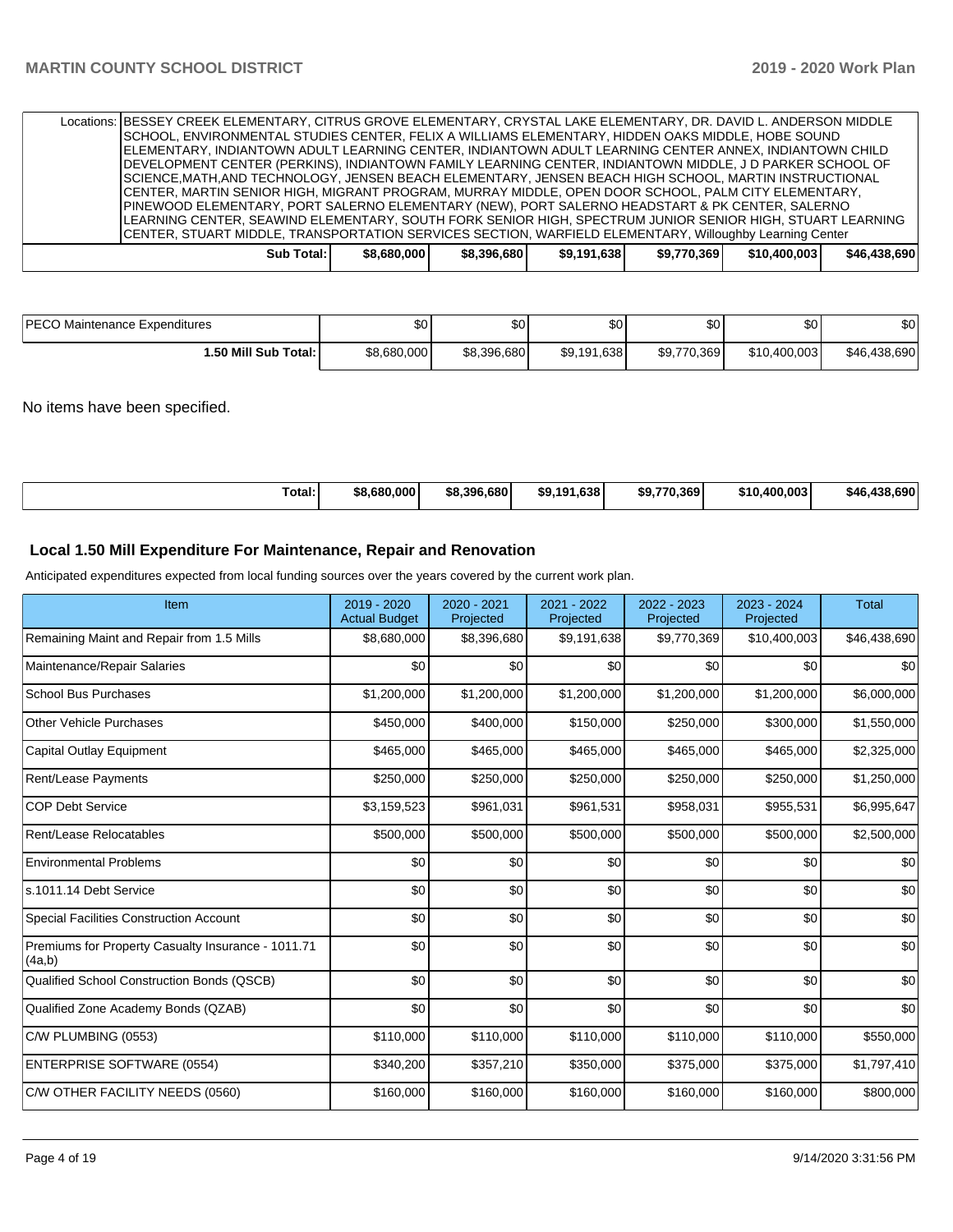| C/W PROPERTY DAMAGE (0541)       | \$25,000     | \$25,000     | \$25,000     | \$25,000     | \$25,000     | \$125,000     |
|----------------------------------|--------------|--------------|--------------|--------------|--------------|---------------|
| C/W TECHNOLOGY PROJECTS          | \$8,850,000  | \$5,850,000  | \$5,850,000  | \$5,850,000  | \$5,850,000  | \$32,250,000  |
| C/W REFINISH GYM FLOORS (0544)   | \$100,000    | \$100,000    | \$100,000    | \$100,000    | \$100,000    | \$500,000     |
| C/W BLEACHER REPAIR/REPL (0548)  | \$100,000    | \$100,000    | \$100,000    | \$100,000    | \$100,000    | \$500,000     |
| C/W ENERGY MGMT (0529)           | \$500,000    | \$280,000    | \$280,000    | \$280,000    | \$280,000    | \$1,620,000   |
| C/W VEGETATION REMOVAL (0519)    | \$130,000    | \$30,000     | \$30,000     | \$30,000     | \$30,000     | \$250,000     |
| C/W PLAYGROUNDS (0552)           | \$275,000    | \$275,000    | \$275,000    | \$275,000    | \$275,000    | \$1,375,000   |
| C/W ADA COMPLIANCE (0339)        | \$15,000     | \$15,000     | \$15,000     | \$15,000     | \$15,000     | \$75,000      |
| C/W CODE COMPLIANCE (0539)       | \$30,000     | \$30,000     | \$30,000     | \$30,000     | \$30,000     | \$150,000     |
| C/W SECURITY PROG. (0528)        | \$500,000    | \$500,000    | \$500,000    | \$500,000    | \$500,000    | \$2,500,000   |
| C/W GROUNDS (0551)               | \$70,000     | \$70,000     | \$70,000     | \$70,000     | \$70,000     | \$350,000     |
| C/W DIGITAL LEARNING (390*)      | \$610,000    | \$610,000    | \$610,000    | \$610,000    | \$610,000    | \$3,050,000   |
| CW SITE IMPROVEMENTS (0525)      | \$270,000    | \$270,000    | \$270,000    | \$270,000    | \$270,000    | \$1,350,000   |
| <b>ESE EQUIPMENT (PROJ 0590)</b> | \$100,000    | \$100,000    | \$100,000    | \$100,000    | \$100,000    | \$500,000     |
| C/W PROF. SERV. (0557)           | \$100,000    | \$100,000    | \$100,000    | \$100,000    | \$100,000    | \$500,000     |
| C/W ATHLETIC FIELDS (0542/0543)  | \$300,000    | \$300,000    | \$300,000    | \$300,000    | \$300,000    | \$1,500,000   |
| C/W CUSTODIAL/MAINT EQUIP (0538) | \$622,000    | \$622,000    | \$622,000    | \$622,000    | \$622,000    | \$3,110,000   |
| <b>INSURANCE BUYBACK</b>         | \$1,832,072  | \$1,978,638  | \$2,136,929  | \$2,307,883  | \$2,492,514  | \$10,748,036  |
| MAINT EQUIP REFRESH (0577)       | \$250,000    | \$255,000    | \$285,000    | \$0          | \$0          | \$790,000     |
| <b>Local Expenditure Totals:</b> | \$29,993,795 | \$24,310,559 | \$25,037,098 | \$25,623,283 | \$26,485,048 | \$131,449,783 |

# **Revenue**

## **1.50 Mill Revenue Source**

Schedule of Estimated Capital Outlay Revenue from each currently approved source which is estimated to be available for expenditures on the projects included in the tentative district facilities work program. All amounts are NET after considering carryover balances, interest earned, new COP's, 1011.14 and 1011.15 loans, etc. Districts cannot use 1.5-Mill funds for salaries except for those explicitly associated with maintenance/repair projects. (1011.71 (5), F.S.)

| <b>Item</b>                                                                         | Fund | $2019 - 2020$<br><b>Actual Value</b> | $2020 - 2021$<br>Projected | 2021 - 2022<br>Projected | $2022 - 2023$<br>Projected | $2023 - 2024$<br>Projected | Total             |
|-------------------------------------------------------------------------------------|------|--------------------------------------|----------------------------|--------------------------|----------------------------|----------------------------|-------------------|
| (1) Non-exempt property<br>lassessed valuation                                      |      | \$24,240,233,679                     | \$24,725,038,200           | \$25,219,538,893         | \$25,723,929,866           | \$26,238,408,333           | \$126,147,148,971 |
| (2) The Millage projected for<br>discretionary capital outlay per<br>ls.1011.71     |      | 1.50                                 | 1.50                       | 1.50                     | 1.50                       | 1.50                       |                   |
| $(3)$ Full value of the 1.50-Mill<br>discretionary capital outlay per<br>ls.1011.71 |      | \$40,723,593                         | \$41,538,064               | \$42,368,825             | \$43,216,202               | \$44,080,526               | \$211,927,210     |
| $(4)$ Value of the portion of the 1.50<br>-Mill ACTUALLY levied                     | 370  | \$34,905,936                         | \$35,604,055               | \$36,316,136             | \$37,042,459               | \$37,783,308               | \$181,651,894     |
| $(5)$ Difference of lines $(3)$ and $(4)$                                           |      | \$5,817,657                          | \$5,934,009                | \$6,052,689              | \$6,173,743                | \$6,297,218                | \$30,275,316      |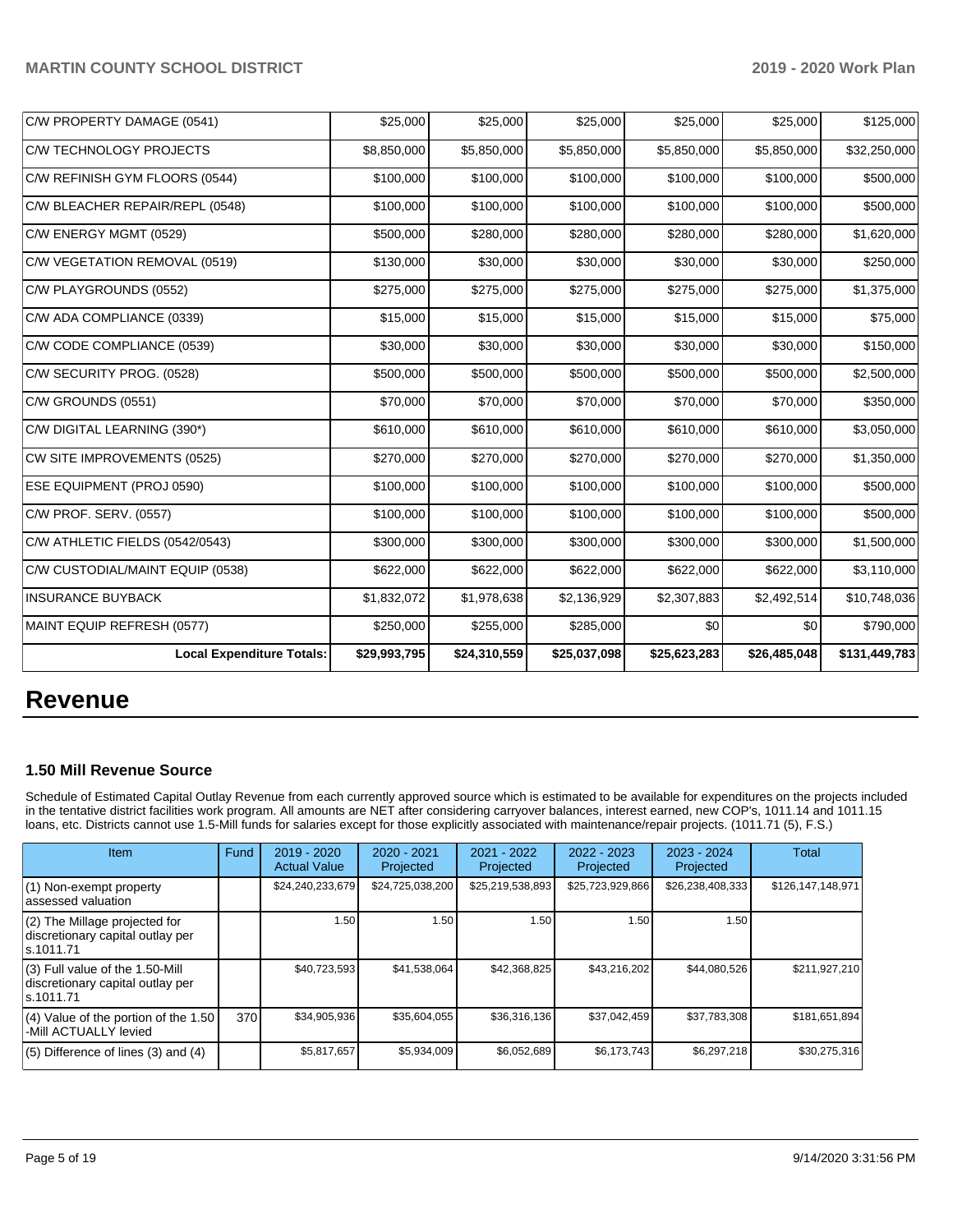### **PECO Revenue Source**

The figure in the row designated "PECO Maintenance" will be subtracted from funds available for new construction because PECO maintenance dollars cannot be used for new construction.

| Item                                 | Fund | 2019 - 2020<br><b>Actual Budget</b> | $2020 - 2021$<br>Projected | 2021 - 2022<br>Projected | 2022 - 2023<br>Projected | 2023 - 2024<br>Projected | Total |
|--------------------------------------|------|-------------------------------------|----------------------------|--------------------------|--------------------------|--------------------------|-------|
| <b>IPECO New Construction</b>        | 340  | \$0 <sub>1</sub>                    | \$0                        | \$0                      | \$0 <sub>1</sub>         | \$0                      | \$0   |
| <b>PECO Maintenance Expenditures</b> |      | \$0 <sub>1</sub>                    | \$0                        | \$0                      | \$0 <sub>1</sub>         | \$0 <sub>1</sub>         | \$0   |
|                                      |      | \$0                                 | \$0                        | \$0                      | \$0                      | \$0                      | \$0   |

### **CO & DS Revenue Source**

Revenue from Capital Outlay and Debt Service funds.

| <b>Item</b>                                     | Fund | $2019 - 2020$<br><b>Actual Budget</b> | $2020 - 2021$<br>Projected | 2021 - 2022<br>Projected | $2022 - 2023$<br>Projected | $2023 - 2024$<br>Projected | Total       |
|-------------------------------------------------|------|---------------------------------------|----------------------------|--------------------------|----------------------------|----------------------------|-------------|
| CO & DS Cash Flow-through<br><b>Distributed</b> | 360  | \$684.358                             | \$684.358                  | \$684.358                | \$684.358                  | \$684,358                  | \$3,421,790 |
| CO & DS Interest on<br>Undistributed CO         | 360  | \$28,622                              | \$28.622                   | \$28.622                 | \$28.622                   | \$28.622                   | \$143,110   |
|                                                 |      | \$712,980                             | \$712,980                  | \$712,980                | \$712,980                  | \$712,980                  | \$3,564,900 |

### **Fair Share Revenue Source**

Nothing reported for this section. All legally binding commitments for proportionate fair-share mitigation for impacts on public school facilities must be included in the 5-year district work program.

### **Sales Surtax Referendum**

Specific information about any referendum for a 1-cent or ½-cent surtax referendum during the previous year.

**Did the school district hold a surtax referendum during the past fiscal year 2018 - 2019?**

Yes

| <b>Sales Surtax Type:</b>                                                   | <b>Half Cent Sales Surtax</b> |
|-----------------------------------------------------------------------------|-------------------------------|
| Date of Election:                                                           | 11/6/2018                     |
| Date of Expiration:                                                         | 12/31/2025                    |
| <b>Anticipated Revenue Start Date:</b>                                      | 1/1/2019                      |
| <b>Anticipated Revenue End Date:</b>                                        | 12/31/2025                    |
| <b>Estimated Annualized Revenue:</b>                                        | \$16,000,000                  |
| Total \$ Amount Projected to be Received for the<br><b>Duration of Tax:</b> | \$112,000,000                 |
| Number of Years Tax In Effect:                                              | 7                             |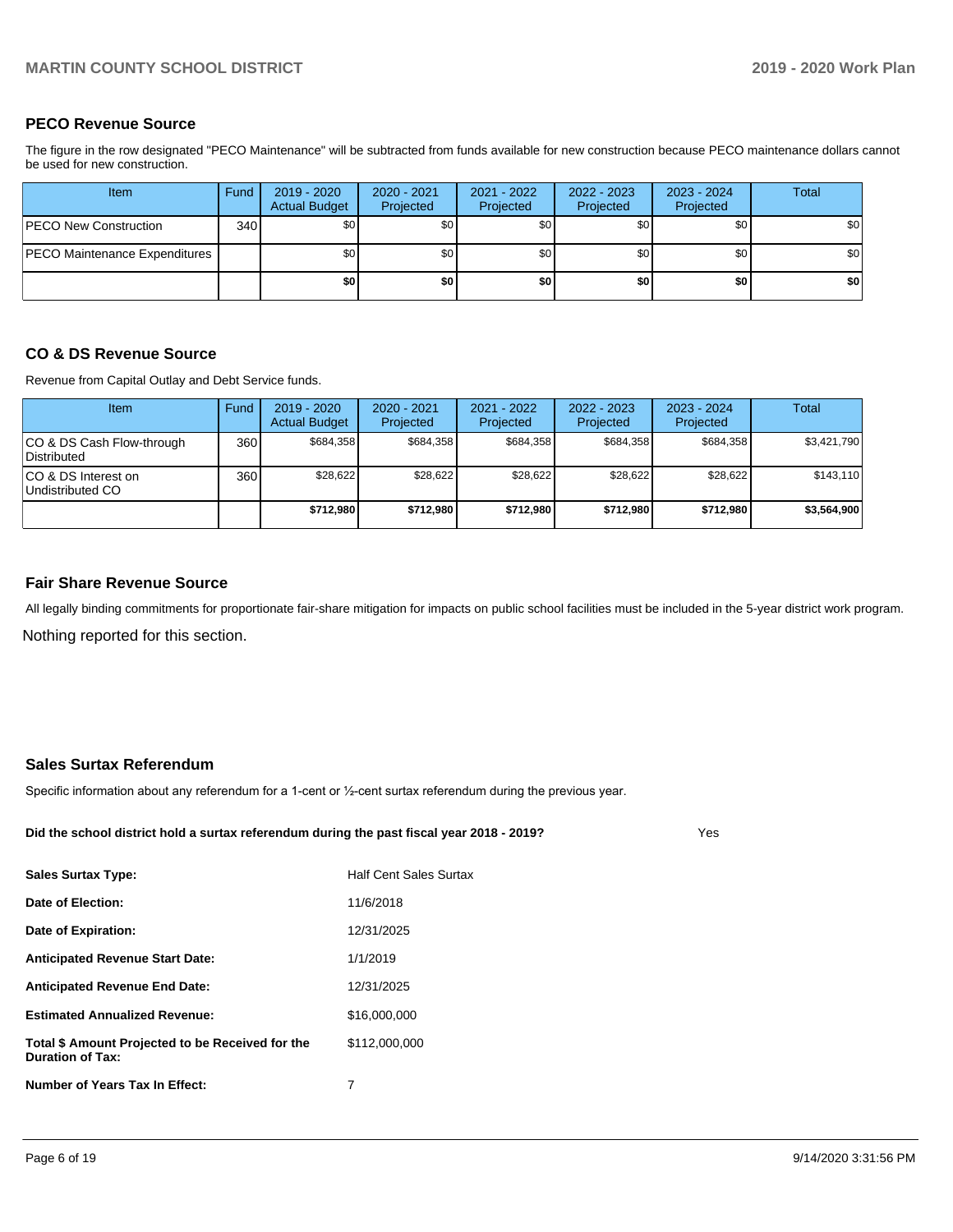| <b>Percentage of Vote FOR:</b>     | 57% |
|------------------------------------|-----|
| <b>Percentage of Vote AGAINST:</b> | 43% |

## **Additional Revenue Source**

Any additional revenue sources

| Item                                                                                                                      | 2019 - 2020<br><b>Actual Value</b> | $2020 - 2021$<br>Projected | 2021 - 2022<br>Projected | 2022 - 2023<br>Projected | 2023 - 2024<br>Projected | Total          |
|---------------------------------------------------------------------------------------------------------------------------|------------------------------------|----------------------------|--------------------------|--------------------------|--------------------------|----------------|
| Proceeds from a s.1011.14/15 F.S. Loans                                                                                   | \$0                                | \$0                        | \$0                      | \$0                      | \$0                      | \$0            |
| District Bonds - Voted local bond<br>referendum proceeds per s.9, Art VII<br><b>State Constitution</b>                    | \$0                                | \$0                        | \$0                      | \$0                      | \$0                      | \$0            |
| Proceeds from Special Act Bonds                                                                                           | \$0                                | \$0                        | \$0                      | \$0                      | \$0                      | \$0            |
| Estimated Revenue from CO & DS Bond<br>Sale                                                                               | \$0                                | \$0                        | \$0                      | \$0                      | \$0                      | \$0            |
| Proceeds from Voted Capital<br>Improvements millage                                                                       | \$0                                | \$0                        | \$0                      | \$0                      | \$0                      | \$0            |
| Other Revenue for Other Capital Projects                                                                                  | \$40,000                           | \$40,000                   | \$40,000                 | \$40,000                 | \$40,000                 | \$200,000      |
| Proceeds from 1/2 cent sales surtax<br>authorized by school board                                                         | \$16,000,000                       | \$16,000,000               | \$16,000,000             | \$16,000,000             | \$16,000,000             | \$80,000,000   |
| Proceeds from local governmental<br>infrastructure sales surtax                                                           | \$0                                | \$0                        | \$0                      | \$0                      | \$0                      | \$0            |
| Proceeds from Certificates of<br>Participation (COP's) Sale                                                               | \$54,852,936                       | \$0                        | \$0                      | \$0                      | \$0                      | \$54,852,936   |
| Classrooms First Bond proceeds amount<br>authorized in FY 1997-98                                                         | \$0                                | \$0                        | \$0                      | \$0                      | \$0                      | \$0            |
| <b>Classrooms for Kids</b>                                                                                                | \$0                                | \$0                        | \$0                      | \$0                      | \$0                      | \$0            |
| <b>District Equity Recognition</b>                                                                                        | \$0                                | \$0                        | \$0                      | \$0                      | \$0                      | \$0            |
| <b>Federal Grants</b>                                                                                                     | \$0                                | \$0                        | \$0                      | \$0                      | \$0                      | \$0            |
| Proportionate share mitigation (actual<br>cash revenue only, not in kind donations)                                       | \$0                                | \$0                        | \$0                      | \$0                      | \$0                      | \$0            |
| Impact fees received                                                                                                      | \$1,600,000                        | \$1,600,000                | \$1,600,000              | \$1,600,000              | \$1,600,000              | \$8,000,000    |
| Private donations                                                                                                         | \$0                                | \$0                        | \$0                      | \$0                      | \$0                      | \$0            |
| Grants from local governments or not-for-<br>profit organizations                                                         | \$0                                | \$0                        | \$0                      | \$0                      | \$0                      | \$0            |
| Interest, Including Profit On Investment                                                                                  | \$580,000                          | \$420,000                  | \$420,000                | \$420,000                | \$420,000                | \$2,260,000    |
| Revenue from Bonds pledging proceeds<br>from 1 cent or 1/2 cent Sales Surtax                                              | \$0                                | \$0                        | \$0                      | \$0                      | \$0                      | \$0            |
| <b>Total Fund Balance Carried Forward</b>                                                                                 | \$4,666,878                        | \$6,812,261                | \$0                      | \$0                      | \$0                      | \$11,479,139   |
| General Capital Outlay Obligated Fund<br><b>Balance Carried Forward From Total</b><br><b>Fund Balance Carried Forward</b> | \$0                                | \$0                        | (\$7,876,183)            | (\$1,006,156)            | (\$5,018,240)            | (\$13,900,579) |
| <b>Special Facilities Construction Account</b>                                                                            | \$0                                | \$0                        | \$0                      | \$0                      | \$0                      | \$0            |
| One Cent - 1/2 Cent Sales Surtax Debt<br>Service From Total Fund Balance Carried<br>Forward                               | (\$5,275,000)                      | (\$10,550,000)             | (\$10,550,000)           | (\$10,550,000)           | (\$10,550,000)           | (\$47,475,000) |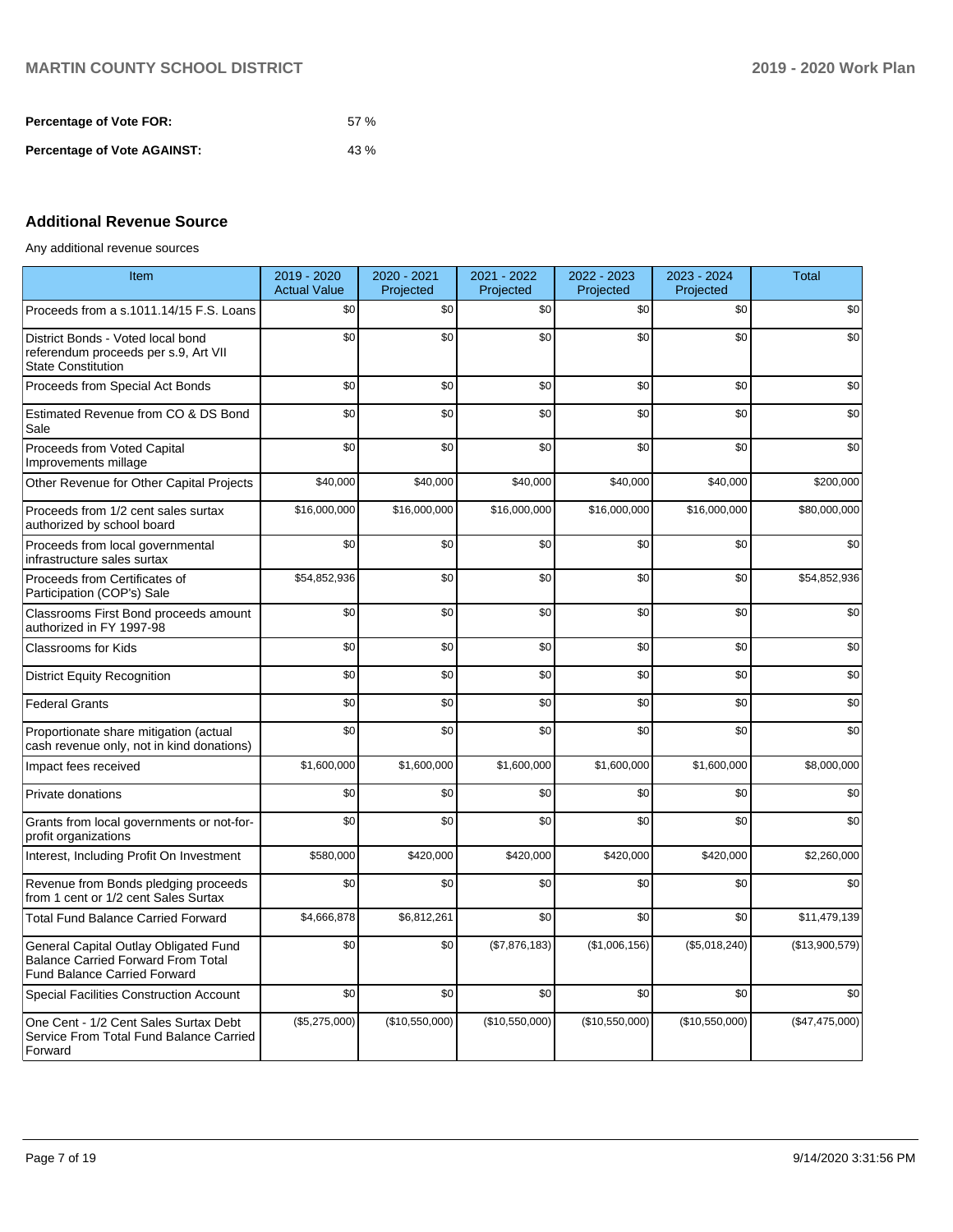| Capital Outlay Projects Funds Balance<br>Carried Forward From Total Fund<br><b>Balance Carried Forward</b> | (S1, 431, 274) | (\$1,620,000) | (\$1,620,000) | (S1,620,000) | (\$1,620,000) | (S7, 911, 274) |
|------------------------------------------------------------------------------------------------------------|----------------|---------------|---------------|--------------|---------------|----------------|
| Subtotal                                                                                                   | \$71.033.540   | \$12.702.261  | (\$1.986.183) | \$4.883.844  | \$871.760     | \$87.505.222   |

# **Total Revenue Summary**

| <b>Item Name</b>                                           | 2019 - 2020<br><b>Budget</b> | $2020 - 2021$<br>Projected | $2021 - 2022$<br>Projected | 2022 - 2023<br>Projected | $2023 - 2024$<br>Projected | <b>Five Year Total</b> |
|------------------------------------------------------------|------------------------------|----------------------------|----------------------------|--------------------------|----------------------------|------------------------|
| Local 1.5 Mill Discretionary Capital Outlay<br>l Revenue   | \$34,905,936                 | \$35,604,055               | \$36,316,136               | \$37,042,459             | \$37,783,308               | \$181,651,894          |
| PECO and 1.5 Mill Maint and Other 1.5<br>Mill Expenditures | $(\$29,993,795)$             | (\$24,310,559)             | (\$25,037,098)             | (\$25,623,283)           | (\$26,485,048)             | (\$131,449,783)        |
| <b>IPECO Maintenance Revenue</b>                           | \$0                          | \$0 <sub>1</sub>           | \$0                        | \$0                      | \$0 <sub>1</sub>           | \$0                    |
| <b>Available 1.50 Mill for New</b><br><b>Construction</b>  | \$4,912,141                  | \$11,293,496               | \$11,279,038               | \$11,419,176             | \$11,298,260               | \$50,202,111           |

| <b>Item Name</b>                      | $2019 - 2020$<br><b>Budget</b> | $2020 - 2021$<br>Projected | 2021 - 2022<br>Projected | 2022 - 2023<br>Projected | 2023 - 2024<br>Projected | <b>Five Year Total</b> |
|---------------------------------------|--------------------------------|----------------------------|--------------------------|--------------------------|--------------------------|------------------------|
| ICO & DS Revenue                      | \$712,980                      | \$712.980                  | \$712.980                | \$712,980                | \$712,980                | \$3,564,900            |
| <b>IPECO New Construction Revenue</b> | \$0                            | \$0                        | \$0                      | \$0                      | \$0                      | \$0                    |
| Other/Additional Revenue              | \$71,033,540                   | \$12,702.261               | (\$1,986,183)            | \$4,883,844              | \$871.760                | \$87,505,222           |
| <b>Total Additional Revenue</b>       | \$71,746,520                   | \$13,415,241               | (\$1,273,203)            | \$5,596,824              | \$1,584,740              | \$91,070,122           |
| Total Available Revenue               | \$76,658,661                   | \$24,708,737               | \$10,005,835             | \$17,016,000             | \$12,883,000             | \$141,272,233          |

# **Project Schedules**

## **Capacity Project Schedules**

A schedule of capital outlay projects necessary to ensure the availability of satisfactory classrooms for the projected student enrollment in K-12 programs.

| <b>Project Description</b>          | Location                                 |                          | 2019 - 2020  | $2020 - 2021$ | 2021 - 2022 | $2022 - 2023$ | 2023 - 2024 | Total            | Funded |
|-------------------------------------|------------------------------------------|--------------------------|--------------|---------------|-------------|---------------|-------------|------------------|--------|
| <b>REPLACEMENT</b><br><b>SCHOOL</b> | <b>JENSEN BEACH</b><br><b>ELEMENTARY</b> | Planned<br>Cost:         | \$30,500,000 | \$0           | \$0         | \$0           | \$0         | \$30,500,000 Yes |        |
|                                     |                                          | <b>Student Stations:</b> | 750          |               |             |               |             | 750              |        |
|                                     |                                          | Total Classrooms:        | 42           |               | O           |               |             | 42               |        |
|                                     |                                          | Gross Sq Ft:             | 120,000      |               | 01          |               |             | 120,000          |        |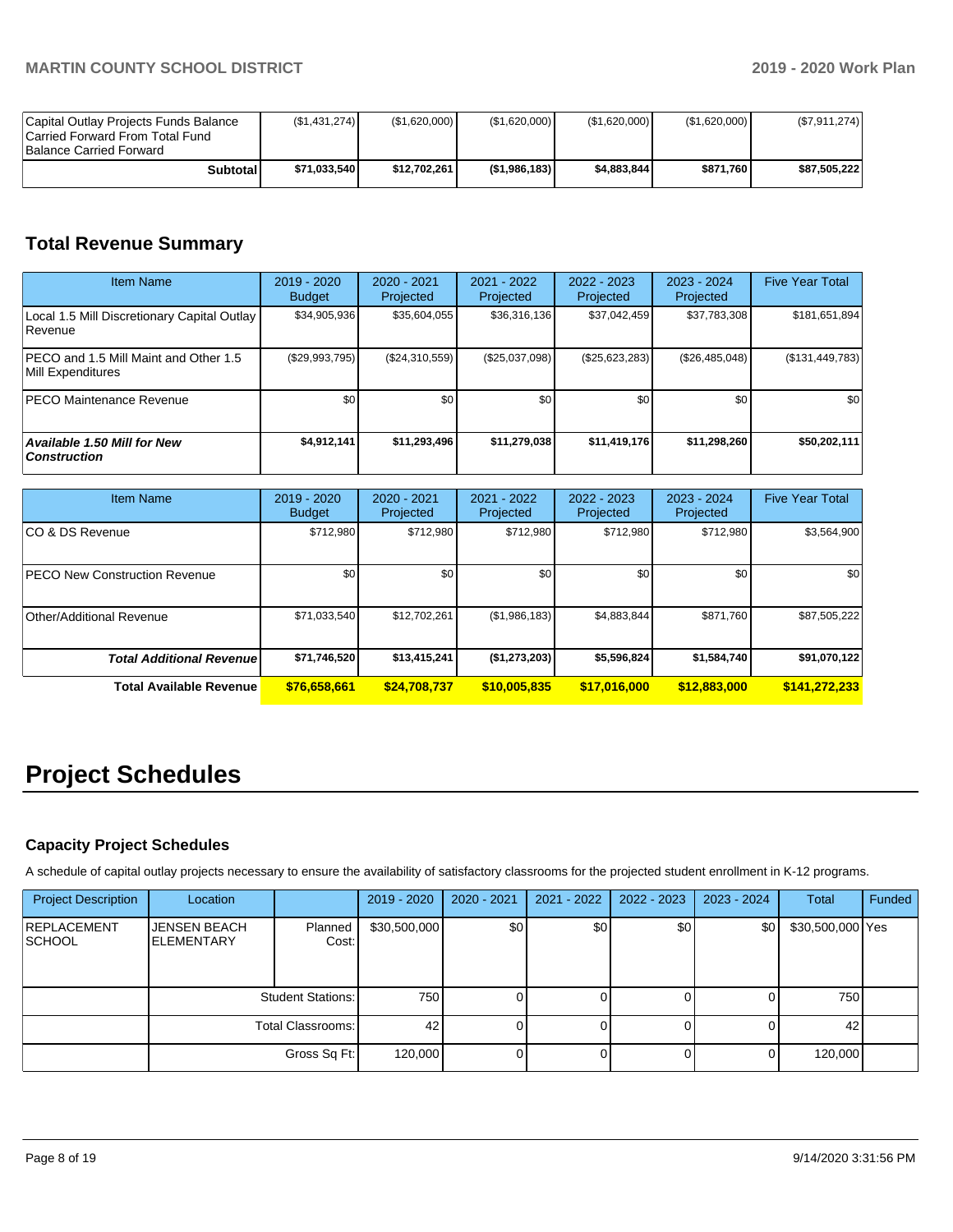|                               |                                        | <b>Planned Cost:</b>     | \$61,000,000 | \$0 | \$0 | \$0 | \$0 | \$61,000,000     |  |
|-------------------------------|----------------------------------------|--------------------------|--------------|-----|-----|-----|-----|------------------|--|
|                               |                                        | Gross Sq Ft:             | 120,000      |     |     |     |     | 120,000          |  |
|                               |                                        | Total Classrooms:        | 42           |     |     |     |     | 42               |  |
|                               |                                        | <b>Student Stations:</b> | 750          |     |     |     |     | 750              |  |
| <b>REPLACEMENT</b><br> SCHOOL | <b>PALM CITY</b><br><b>IELEMENTARY</b> | Planned<br>Cost:         | \$30,500,000 | \$0 | \$0 | \$0 | \$0 | \$30,500,000 Yes |  |

| <b>Student Stations:</b> | 1,500   |  | υ | 1,500   |
|--------------------------|---------|--|---|---------|
| <b>Total Classrooms:</b> | 84      |  | υ | 84      |
| Gross Sq Ft:             | 240,000 |  | u | 240,000 |

| Othep Broject Schedules                                                                                               | Location                                                              | 2019 - 2020<br>Actual Budget | 2020 - 2021<br>Projected | 2021 - 2022<br>Projected | 2022 - 2023<br>Projected | 2023 - 2024<br>Projected | <b>Total</b>    | Funded |
|-----------------------------------------------------------------------------------------------------------------------|-----------------------------------------------------------------------|------------------------------|--------------------------|--------------------------|--------------------------|--------------------------|-----------------|--------|
| Major renovations, remodeling, and additions of capital outla<br>SALES TAX PROJECTS /<br><b>SECURITY ENHANCEMENTS</b> | DR. DAVID L.<br><b>ANDERSON MIDDLE</b><br><b>SCHOOL</b>               | \$0                          | \$1,014,500              | \$0                      | \$0                      | \$0                      | \$1,014,500 Yes |        |
| <b>SALES TAX PROJECTS /</b><br><b>SECURITY ENHANCEMENTS</b>                                                           | <b>BESSEY CREEK</b><br>ELEMENTARY                                     | \$120,000                    | \$896,000                | \$0                      | \$324,000                | \$0                      | \$1,340,000 Yes |        |
| <b>SALES TAX PROJECTS /</b><br><b>SECURITY ENHANCEMENTS</b>                                                           | <b>CITRUS GROVE</b><br><b>ELEMENTARY</b>                              | \$70.000                     | \$0                      | \$0                      | \$0                      | \$0                      | \$70,000 Yes    |        |
| <b>SALES TAX PROJECTS /</b><br><b>SECURITY ENHANCEMENTS</b>                                                           | <b>CRYSTAL LAKE</b><br><b>ELEMENTARY</b>                              | \$101,000                    | \$453,000                | \$0                      | \$315,000                | \$0                      | \$869,000 Yes   |        |
| <b>SALES TAX PROJECTS /</b><br><b>SECURITY ENHANCEMENTS</b>                                                           | <b>FELIX A WILLIAMS</b><br><b>ELEMENTARY</b>                          | \$101,000                    | \$900,000                | \$265,000                | \$0                      | \$0                      | \$1,266,000 Yes |        |
| <b>SALES TAX PROJECTS /</b><br><b>SECURITY ENHANCEMENTS</b>                                                           | PORT SALERNO<br><b>HEADSTART &amp; PK</b><br><b>CENTER</b>            | \$70,000                     | \$0                      | \$0                      | \$0                      | \$0                      | \$70,000 Yes    |        |
| <b>SALES TAX PROJECTS /</b><br><b>SECURITY ENHANCEMENTS</b>                                                           | <b>HIDDEN OAKS MIDDLE</b>                                             | \$60,000                     | \$0                      | \$0                      | \$53,000                 | \$0                      | \$113,000 Yes   |        |
| <b>SALES TAX PROJECTS /</b><br><b>SECURITY ENHANCEMENTS</b>                                                           | <b>HOBE SOUND</b><br><b>ELEMENTARY</b>                                | \$54,000                     | \$265,000                | \$0                      | \$0                      | \$0                      | \$319,000 Yes   |        |
| <b>SALES TAX PROJECTS /</b><br><b>SECURITY ENHANCEMENTS</b>                                                           | <b>INDIANTOWN MIDDLE</b>                                              | \$0                          | \$0                      | \$0                      | \$210,000                | \$0                      | \$210,000 Yes   |        |
| <b>SALES TAX PROJECTS /</b><br><b>SECURITY ENHANCEMENTS</b>                                                           | <b>JD PARKER SCHOOL</b><br>OF SCIENCE, MATH, AND<br><b>TECHNOLOGY</b> | \$101,000                    | \$0                      | \$30,000                 | \$0                      | \$0                      | \$131,000 Yes   |        |
| <b>SALES TAX PROJECTS /</b><br><b>SECURITY ENHANCEMENTS</b>                                                           | JENSEN BEACH HIGH<br><b>SCHOOL</b>                                    | \$542,720                    | \$250,000                | \$0                      | \$0                      | \$0                      | \$792,720 Yes   |        |
| <b>SALES TAX PROJECTS /</b><br><b>SECURITY ENHANCEMENTS</b>                                                           | <b>MARTIN SENIOR HIGH</b>                                             | \$0                          | \$0                      | \$0                      | \$353,000                | \$0                      | \$353,000 Yes   |        |
| <b>SALES TAX PROJECTS /</b><br><b>SECURITY ENHANCEMENTS</b>                                                           | <b>MURRAY MIDDLE</b>                                                  | \$0                          | \$0                      | \$0                      | \$0                      | \$1,200,000              | \$1,200,000 Yes |        |
| <b>SALES TAX PROJECTS /</b><br><b>SECURITY ENHANCEMENTS</b>                                                           | <b>PINEWOOD</b><br><b>ELEMENTARY</b>                                  | \$173,000                    | \$404,500                | \$0                      | \$0                      | \$0                      | \$577,500 Yes   |        |
| <b>SALES TAX PROJECTS /</b><br><b>SECURITY ENHANCEMENTS</b>                                                           | <b>PORT SALERNO</b><br>ELEMENTARY (NEW)                               | \$53,000                     | \$0                      | \$0                      | \$0                      | \$0                      | \$53,000 Yes    |        |
| <b>SALES TAX PROJECTS /</b><br><b>SECURITY ENHANCEMENTS</b>                                                           | <b>SALERNO LEARNING</b><br><b>CENTER</b>                              | \$0                          | \$0                      | \$0                      | \$147,000                | \$0                      | \$147,000 Yes   |        |
| SALES TAX PROJECTS /<br><b>SECURITY ENHANCEMENTS</b>                                                                  | <b>SEAWIND ELEMENTARY</b>                                             | \$101,000                    | \$0                      | \$0                      | \$46,000                 | \$1,110,000              | \$1,257,000 Yes |        |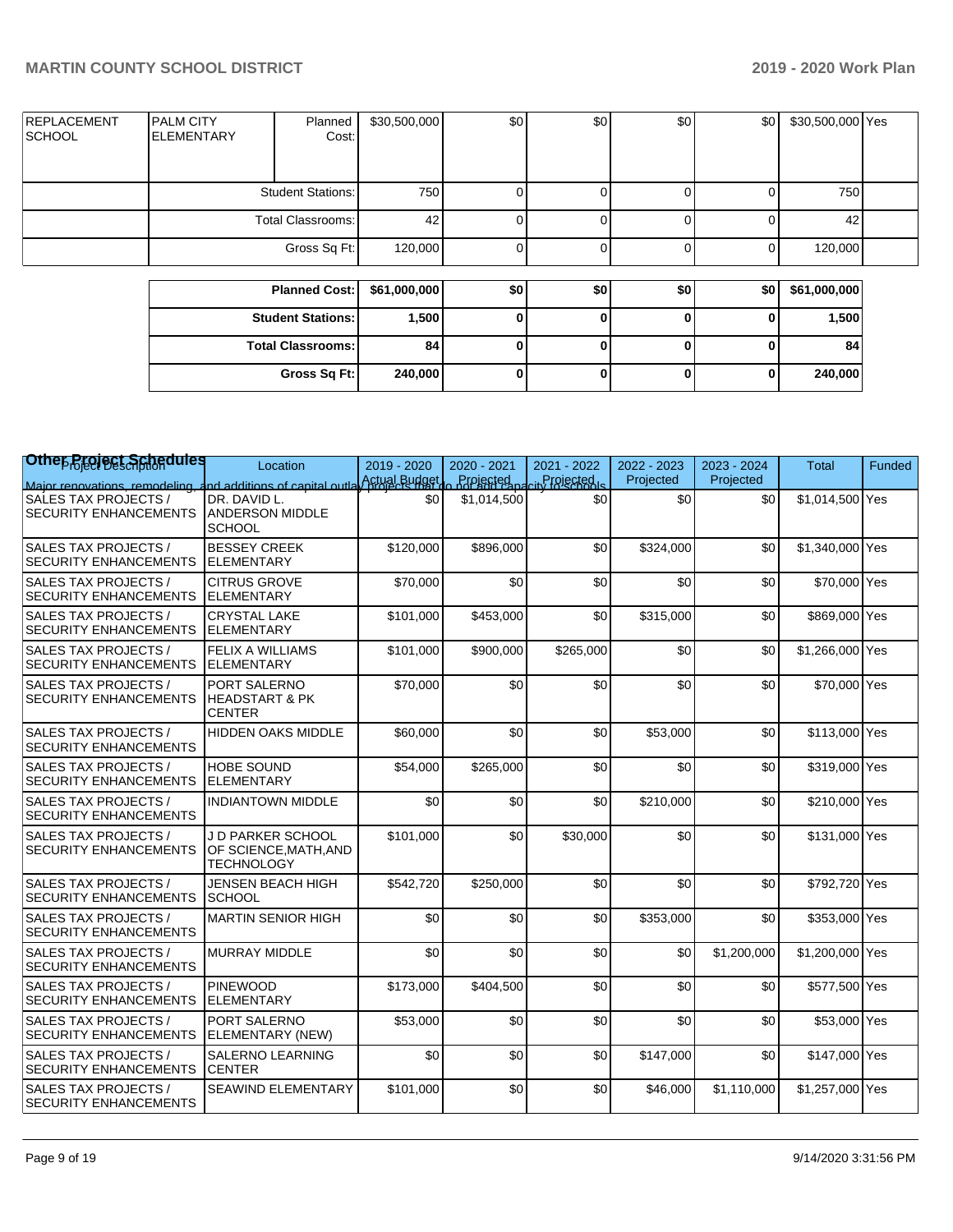## **MARTIN COUNTY SCHOOL DISTRICT 2019 - 2020 Work Plan**

| <b>SALES TAX PROJECTS /</b><br><b>SECURITY ENHANCEMENTS</b>                                 | <b>SOUTH FORK SENIOR</b><br><b>HIGH</b>                         | \$5,930,602 | \$0         | \$0         | \$0         | \$0 | \$5,930,602 Yes  |                    |
|---------------------------------------------------------------------------------------------|-----------------------------------------------------------------|-------------|-------------|-------------|-------------|-----|------------------|--------------------|
| SALES TAX PROJECTS /<br><b>SECURITY ENHANCEMENTS</b>                                        | <b>SPECTRUM JUNIOR</b><br><b>SENIOR HIGH</b>                    | \$85,000    | \$0         | \$475.000   | \$0         | \$0 | \$560,000 Yes    |                    |
| SALES TAX PROJECTS /<br><b>SECURITY ENHANCEMENTS</b>                                        | <b>WARFIELD</b><br><b>ELEMENTARY</b>                            | \$0         | \$0         | \$1.058.665 | \$2,210,000 | \$0 | \$3,268,665 Yes  |                    |
| <b>SALES TAX PROJECTS /</b><br><b>SECURITY ENHANCEMENTS</b>                                 | <b>Willoughby Learning</b><br>Center                            | \$105,000   | \$0         | \$0         | \$0         | \$0 | \$105,000 Yes    |                    |
| SALES TAX PROJECTS /<br><b>SECURITY ENHANCEMENTS</b>                                        | Location not specified                                          | \$3,379,072 | \$3,379,072 | \$3,379,069 | \$0         | \$0 | \$10,137,213 Yes |                    |
| SALES TAX PROJECTS /<br><b>SECURITY ENHANCEMENTS</b>                                        | <b>SOUTH FORK SENIOR</b><br><b>HIGH</b>                         | \$0         | \$69,500    | \$0         | \$0         | \$0 | \$69,500 Yes     |                    |
| PHASE III REPLACEMENT<br><b>MEDIA &amp; ADMIN AND ART</b><br><b>BLDGS</b>                   | <b>STUART MIDDLE</b>                                            | \$0         | \$0         | \$0         | \$0         | \$0 |                  | \$0 Yes            |
| ROOF, A/C, AND<br>RENOVATIONS, SCHOOL<br><b>BOARD ROOM, AND</b><br><b>TRAINING FACILITY</b> | <b>MARTIN</b><br><b>INSTRUCTIONAL</b><br><b>CENTER</b>          | \$1,925,000 | \$1,600,000 | \$0         | \$0         | \$0 | \$3,525,000 Yes  |                    |
| CHILLER BUILDING AND<br><b>CHILLERS</b>                                                     | <b>SOUTH FORK SENIOR</b><br><b>HIGH</b>                         | \$2,445,000 | \$0         | \$0         | \$0         | \$0 | \$2,445,000      | Yes                |
| REPLACEMENT SCHOOL<br>A&E                                                                   | <b>PALM CITY</b><br><b>ELEMENTARY</b>                           | \$0         | \$0         | \$0         | \$0         | \$0 |                  | \$0 Yes            |
| REPLACEMENT SCHOOL<br>A&E                                                                   | <b>JENSEN BEACH</b><br>ELEMENTARY                               | \$0         | \$0         | \$0         | \$0         | \$0 |                  | \$0 <sup>Yes</sup> |
| <b>CHILLER PUMPS &amp; VALVES</b>                                                           | <b>FELIX A WILLIAMS</b><br><b>ELEMENTARY</b>                    | \$0         | \$205,000   | \$0         | \$0         | \$0 | \$205,000 Yes    |                    |
| AIR HANDLER & CONTROL<br><b>REPLACEMENT</b>                                                 | <b>HIDDEN OAKS MIDDLE</b>                                       | \$0         | \$3,100,000 | \$0         | \$0         | \$0 | \$3,100,000 Yes  |                    |
| ATHLETIC COMPLEX/FIELDS                                                                     | <b>SOUTH FORK SENIOR</b><br><b>HIGH</b>                         | \$0         | \$5,754,898 | \$0         | \$0         | \$0 | \$5,754,898 Yes  |                    |
| CHILLED WATER LOOP<br><b>PIPING</b>                                                         | <b>BESSEY CREEK</b><br><b>ELEMENTARY</b>                        | \$0         | \$0         | \$1,000,000 | \$0         | \$0 | \$1,000,000 Yes  |                    |
| <b>CAFETERIA UPGRADES</b>                                                                   | <b>CRYSTAL LAKE</b><br><b>ELEMENTARY</b>                        | \$0         | \$0         | \$896,000   | \$0         | \$0 | \$896,000 Yes    |                    |
| CHILLER REPLACEMENT                                                                         | <b>HIDDEN OAKS MIDDLE</b>                                       | \$0         | \$0         | \$525,000   | \$0         | \$0 | \$525,000 Yes    |                    |
| <b>WATER INTRUSION REPAIRS</b>                                                              | J D PARKER SCHOOL<br>OF SCIENCE, MATH, AND<br><b>TECHNOLOGY</b> | \$0         | \$0         | \$175,000   | \$0         | \$0 | \$175,000 Yes    |                    |
| <b>SAFETY HARDENING</b>                                                                     | Location not specified                                          | \$242.267   | \$242,267   | \$242.266   | \$0         | \$0 | \$726,800 Yes    |                    |
| WATER INTRUSION REPAIRS STUART MIDDLE                                                       |                                                                 | \$0         | \$6,175,000 | \$0         | \$0         | \$0 | \$6,175,000 Yes  |                    |
| <b>ATHLETIC TRACK</b><br><b>REPLACEMENT</b>                                                 | <b>MARTIN SENIOR HIGH</b>                                       | \$0         | \$0         | \$700,000   | \$0         | \$0 | \$700,000 Yes    |                    |
| PERIMETER SITE<br><b>IMPROVEMENTS</b>                                                       | SPECTRUM JUNIOR<br><b>SENIOR HIGH</b>                           | \$0         | \$0         | \$150,000   | \$0         | \$0 | \$150,000 Yes    |                    |
| WATER INTRUSION REPAIRS WARFIELD                                                            | <b>ELEMENTARY</b>                                               | \$0         | \$0         | \$959,835   | \$0         | \$0 | \$959,835 Yes    |                    |
| <b>PLAYGROUND REPAIRS</b>                                                                   | <b>Willoughby Learning</b><br>Center                            | \$0         | \$0         | \$150,000   | \$0         | \$0 | \$150,000 Yes    |                    |
| <b>BLEACHER REPLACEMENT</b>                                                                 | <b>MARTIN SENIOR HIGH</b>                                       | \$0         | \$0         | \$0         | \$272,000   | \$0 | \$272,000 Yes    |                    |
| CAFETERIA UPGRADES                                                                          | <b>PINEWOOD</b><br><b>ELEMENTARY</b>                            | \$0         | \$0         | \$0         | \$896,000   | \$0 | \$896,000 Yes    |                    |
| <b>TRANSPORTATION SERVICE</b><br><b>BAYS</b>                                                | <b>TRANSPORTATION</b><br>SERVICES SECTION                       | \$0         | \$0         | \$0         | \$2,500,000 | \$0 | \$2,500,000 Yes  |                    |
| SERVICE CENTER ROOF<br><b>REPLACEMENT</b>                                                   | <b>TRANSPORTATION</b><br>SERVICES SECTION                       | \$0         | \$0         | \$0         | \$1,300,000 | \$0 | \$1,300,000 Yes  |                    |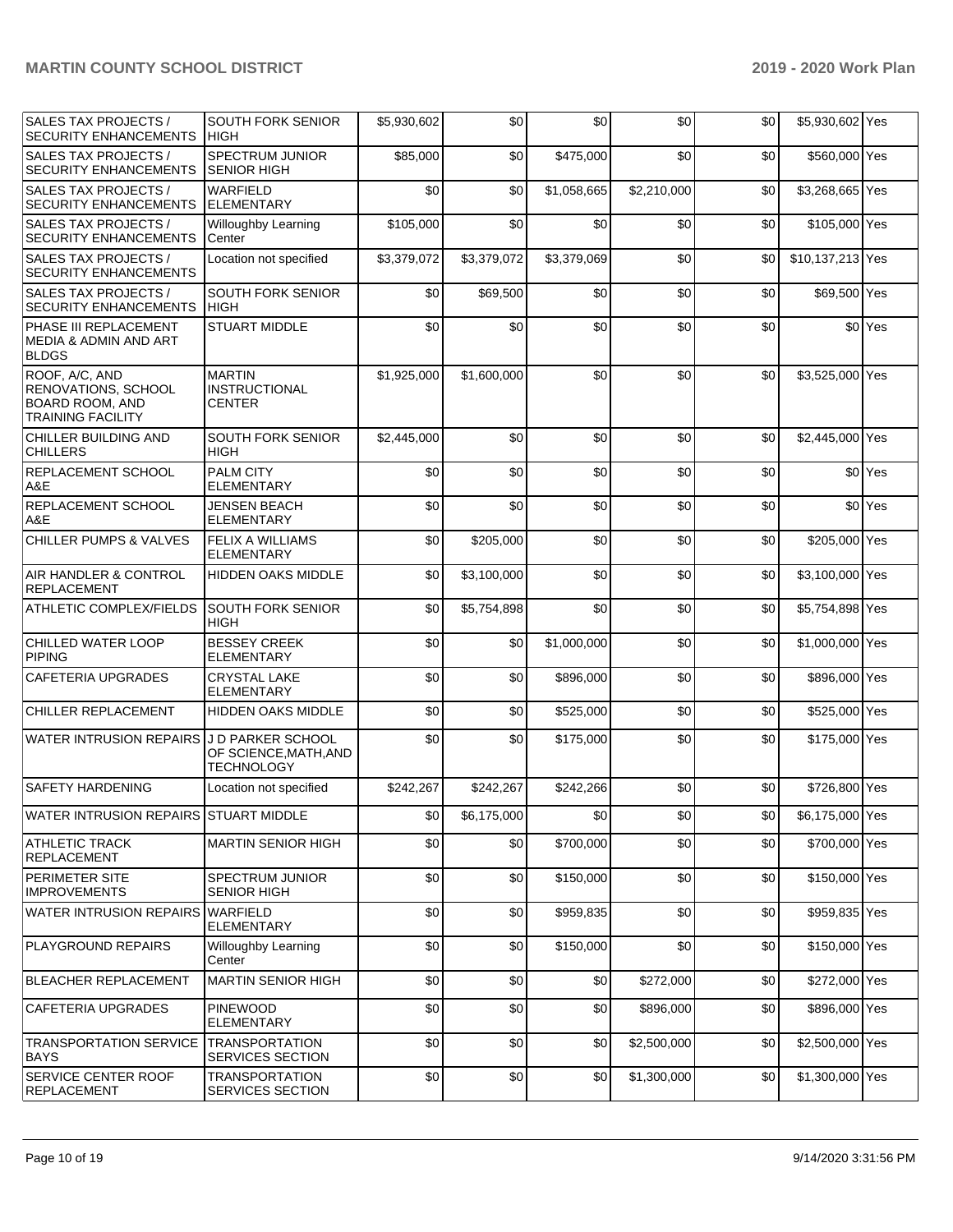| GUTTER & ROOF<br><b>IREPLACEMENT</b>        | <b>WARFIELD</b><br><b>ELEMENTARY</b>                       | \$0          | \$0          | \$0          | \$1,100,000  | \$0          | \$1,100,000 Yes |  |
|---------------------------------------------|------------------------------------------------------------|--------------|--------------|--------------|--------------|--------------|-----------------|--|
| IMEDIA CENTER. SITE<br><b>IMPROVEMENT</b>   | <b>WARFIELD</b><br><b>ELEMENTARY</b>                       | \$0          | \$0          | \$0          | \$7,290,000  | \$0          | \$7,290,000 Yes |  |
| PRACTICE ATHLETIC FIELD                     | DR. DAVID L.<br>ANDERSON MIDDLE<br><b>SCHOOL</b>           | \$0          | \$0          | \$0          | \$0          | \$93,000     | \$93,000 Yes    |  |
| PLAYGROUND<br><b>IREPLACEMENT</b>           | PORT SALERNO<br><b>HEADSTART &amp; PK</b><br><b>CENTER</b> | \$0          | \$0          | \$0          | \$0          | \$150,000    | \$150,000 Yes   |  |
| <b>CAFETERIA UPGRADES</b>                   | <b>HIDDEN OAKS MIDDLE</b>                                  | \$0          | \$0          | \$0          | \$0          | \$896,000    | \$896,000 Yes   |  |
| WATER INTRUSION REPAIRS HIDDEN OAKS MIDDLE  |                                                            | \$0          | \$0          | \$0          | \$0          | \$320,000    | \$320,000 Yes   |  |
| INFW MFDIA &<br>ADMINISTRATION BUILDING     | <b>MURRAY MIDDLE</b>                                       | \$0          | \$0          | \$0          | \$0          | \$7,000,000  | \$7,000,000 Yes |  |
| WATER INTRUSION REPAIRS MURRAY MIDDLE       |                                                            | \$0          | \$0          | \$0          | \$0          | \$205,000    | \$205,000 Yes   |  |
| <b>AIR CONDITIONING</b><br><b>UPGRADES</b>  | <b>SALERNO LEARNING</b><br><b>CENTER</b>                   | \$0          | \$0          | \$0          | \$0          | \$294,000    | \$294,000 Yes   |  |
| WATER INTRUSION REPAIRS ISEAWIND ELEMENTARY |                                                            | \$0          | \$0          | \$0          | \$0          | \$1,615,000  | \$1,615,000 Yes |  |
|                                             |                                                            | \$15,658,661 | \$24,708,737 | \$10,005,835 | \$17,016,000 | \$12,883,000 | \$80,272,233    |  |

### **Additional Project Schedules**

Any projects that are not identified in the last approved educational plant survey.

Nothing reported for this section.

## **Non Funded Growth Management Project Schedules**

Schedule indicating which projects, due to planned development, that CANNOT be funded from current revenues projected over the next five years.

Nothing reported for this section.

# **Tracking**

## **Capacity Tracking**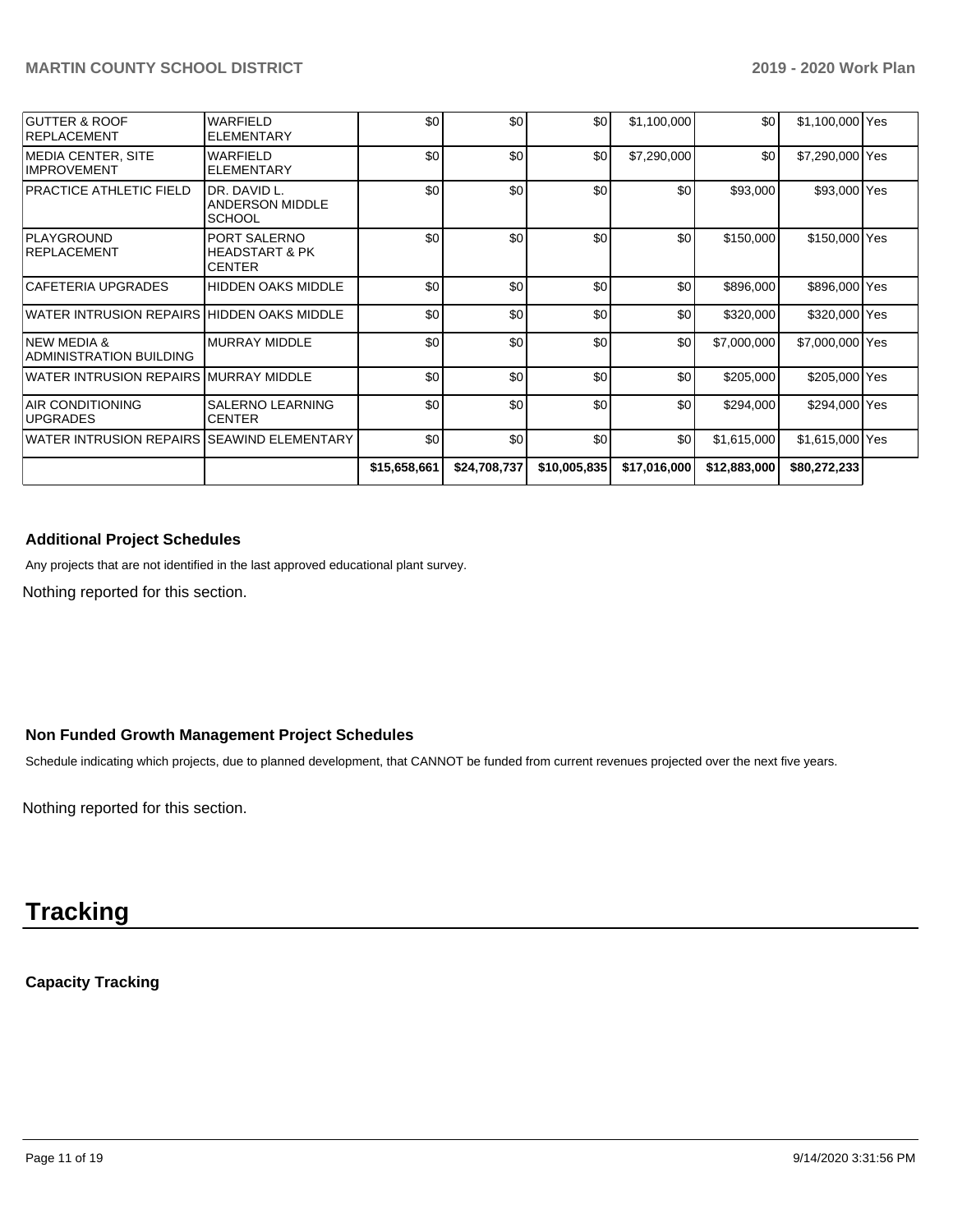| Location                                                   | $2019 -$<br><b>2020 Satis.</b><br>Stu. Sta. | Actual<br>$2019 -$<br><b>2020 FISH</b><br>Capacity | Actual<br>$2018 -$<br>2019<br><b>COFTE</b> | # Class<br>Rooms | Actual<br>Average<br>$2019 -$<br>2020 Class<br><b>Size</b> | Actual<br>$2019 -$<br>2020<br><b>Utilization</b> | <b>New</b><br>Stu.<br>Capacity | <b>New</b><br>Rooms to<br>be<br>Added/Re<br>moved | Projected<br>$2023 -$<br>2024<br><b>COFTE</b> | Projected<br>$2023 -$<br>2024<br><b>Utilization</b> | Projected<br>$2023 -$<br>2024 Class<br><b>Size</b> |
|------------------------------------------------------------|---------------------------------------------|----------------------------------------------------|--------------------------------------------|------------------|------------------------------------------------------------|--------------------------------------------------|--------------------------------|---------------------------------------------------|-----------------------------------------------|-----------------------------------------------------|----------------------------------------------------|
| <b>STUART MIDDLE</b>                                       | 1,288                                       | 1,159                                              | 861                                        | 55               | 16                                                         | 74.00 %                                          | $\Omega$                       | $\mathbf 0$                                       | 820                                           | 71.00 %                                             | 15                                                 |
| <b>MARTIN SENIOR HIGH</b>                                  | 2,145                                       | 2,037                                              | 1,987                                      | 92               | 22                                                         | 98.00%                                           | 0                              | $\Omega$                                          | 2,000                                         | 98.00 %                                             | 22                                                 |
| <b>STUART LEARNING</b><br><b>CENTER</b>                    | 365                                         | 547                                                | $\Omega$                                   | 16               | $\overline{0}$                                             | 0.00%                                            | 0                              | $\Omega$                                          | $\Omega$                                      | 0.00%                                               | $\pmb{0}$                                          |
| PALM CITY<br>ELEMENTARY                                    | 714                                         | 714                                                | 637                                        | 39               | 16                                                         | 89.00 %                                          | 72                             | $\mathbf 0$                                       | 675                                           | 86.00 %                                             | 17                                                 |
| OPEN DOOR SCHOOL                                           | $\Omega$                                    | $\Omega$                                           | $\Omega$                                   | $\mathbf 0$      | $\overline{0}$                                             | 0.00%                                            | $\mathbf 0$                    | $\mathbf 0$                                       | $\mathbf 0$                                   | 0.00%                                               | $\mathbf 0$                                        |
| <b>SPECTRUM JUNIOR</b><br><b>SENIOR HIGH</b>               | 218                                         | 218                                                | 99                                         | 11               | 9                                                          | 45.00 %                                          | $\Omega$                       | $\Omega$                                          | 88                                            | 40.00 %                                             | 8                                                  |
| MURRAY MIDDLE                                              | 1,111                                       | 999                                                | 715                                        | 48               | 15                                                         | 72.00 %                                          | 0                              | $\mathbf 0$                                       | 620                                           | 62.00%                                              | 13                                                 |
| PORT SALERNO<br><b>HEADSTART &amp; PK</b><br><b>CENTER</b> | 54                                          | $\mathbf{0}$                                       | $\Omega$                                   | 3                | $\overline{0}$                                             | 0.00%                                            | $\Omega$                       | $\Omega$                                          | 0                                             | 0.00%                                               | $\pmb{0}$                                          |
| SALERNO LEARNING<br><b>CENTER</b>                          | 177                                         | $\Omega$                                           | 21                                         | 9                | $\overline{2}$                                             | 0.00%                                            | $\Omega$                       | $\Omega$                                          | $\Omega$                                      | 0.00%                                               | $\mathbf 0$                                        |
| <b>HOBE SOUND</b><br><b>ELEMENTARY</b>                     | 776                                         | 776                                                | 606                                        | 42               | 14                                                         | 78.00 %                                          | $\Omega$                       | $\mathbf 0$                                       | 550                                           | 71.00 %                                             | 13                                                 |
| <b>WARFIELD</b><br>ELEMENTARY                              | 886                                         | 886                                                | 752                                        | 48               | 16                                                         | 85.00 %                                          | $\Omega$                       | $\mathbf 0$                                       | 807                                           | 91.00%                                              | 17                                                 |
| <b>INDIANTOWN ADULT</b><br><b>LEARNING CENTER</b>          | 110                                         | 165                                                | $\Omega$                                   | 5                | $\Omega$                                                   | 0.00%                                            | $\Omega$                       | $\Omega$                                          | $\mathbf 0$                                   | 0.00%                                               | $\mathbf 0$                                        |
| <b>JENSEN BEACH</b><br><b>ELEMENTARY</b>                   | 722                                         | 722                                                | 590                                        | 40               | 15                                                         | 82.00 %                                          | 82                             | $\Omega$                                          | 685                                           | 85.00 %                                             | 17                                                 |
| <b>INDIANTOWN MIDDLE</b>                                   | 967                                         | 870                                                | 634                                        | 41               | 15                                                         | 73.00 %                                          | 0                              | $\mathbf 0$                                       | 550                                           | 63.00 %                                             | 13                                                 |
| SOUTH FORK SENIOR<br><b>HIGH</b>                           | 1,774                                       | 1,685                                              | 1,819                                      | 78               | 23                                                         | 108.00%                                          | $\Omega$                       | $\mathbf 0$                                       | 1,850                                         | 110.00%                                             | 24                                                 |
| <b>PINEWOOD</b><br><b>ELEMENTARY</b>                       | 864                                         | 864                                                | 794                                        | 48               | 17                                                         | 92.00 %                                          | $\Omega$                       | $\Omega$                                          | 785                                           | 91.00%                                              | 16                                                 |
| Willoughby Learning<br>Center                              | 171                                         | 171                                                | 88                                         | 16               | 5 <sub>5</sub>                                             | 51.00 %                                          | $\Omega$                       | $\mathbf 0$                                       | 80                                            | 47.00 %                                             | 5                                                  |
| <b>CRYSTAL LAKE</b><br>ELEMENTARY                          | 688                                         | 688                                                | 575                                        | 38               | 15                                                         | 84.00 %                                          | $\Omega$                       | $\mathbf 0$                                       | 490                                           | 71.00 %                                             | 13                                                 |
| <b>HIDDEN OAKS MIDDLE</b>                                  | 1,477                                       | 1,329                                              | 1,027                                      | 63               | 16                                                         | 77.00 %                                          | $\mathbf 0$                    | $\mathbf 0$                                       | 990                                           | 74.00%                                              | 16                                                 |
| <b>BESSEY CREEK</b><br><b>ELEMENTARY</b>                   | 635                                         | 635                                                | 580                                        | 37               | 16                                                         | 91.00%                                           | $\Omega$                       | $\mathbf 0$                                       | 490                                           | 77.00 %                                             | 13                                                 |
| <b>FELIX A WILLIAMS</b><br><b>ELEMENTARY</b>               | 671                                         | 671                                                | 616                                        | 37               | 17                                                         | 92.00 %                                          | 0                              | $\mathbf 0$                                       | 580                                           | 86.00 %                                             | 16                                                 |
| <b>INDIANTOWN FAMILY</b><br><b>LEARNING CENTER</b>         | 35                                          | $\mathbf 0$                                        | $\Omega$                                   | $\overline{2}$   | $\overline{0}$                                             | 0.00%                                            | 0                              | $\mathbf 0$                                       | 0                                             | 0.00%                                               | 0                                                  |
| SEAWIND ELEMENTARY                                         | 764                                         | 764                                                | 629                                        | 41               | 15                                                         | 82.00 %                                          | $\Omega$                       | $\mathbf 0$                                       | 565                                           | 74.00%                                              | 14                                                 |
| <b>INDIANTOWN CHILD</b><br>DEVELOPMENT<br>CENTER (PERKINS) | 216                                         | $\Omega$                                           |                                            | 12               | $\overline{0}$                                             | 0.00%                                            | $\Omega$                       | $\mathbf 0$                                       | 0                                             | 0.00%                                               | $\mathbf 0$                                        |
| <b>TRANSPORTATION</b><br><b>SERVICES SECTION</b>           | 0                                           | $\Omega$                                           | $\Omega$                                   | $\mathbf 0$      | $\Omega$                                                   | 0.00%                                            | $\Omega$                       | $\Omega$                                          | $\mathbf 0$                                   | 0.00%                                               | $\Omega$                                           |
| <b>INDIANTOWN ADULT</b><br><b>LEARNING CENTER</b><br>ANNEX | 25                                          | $\mathbf 0$                                        | 0                                          | 1                | $\overline{0}$                                             | 0.00%                                            | $\mathbf 0$                    | $\mathbf 0$                                       | 0                                             | 0.00%                                               | 0                                                  |
| PORT SALERNO<br>ELEMENTARY (NEW)                           | 931                                         | 895                                                | 790                                        | 51               | 15                                                         | 88.00 %                                          | $\mathbf 0$                    | $\mathbf 0$                                       | 725                                           | 81.00%                                              | 14                                                 |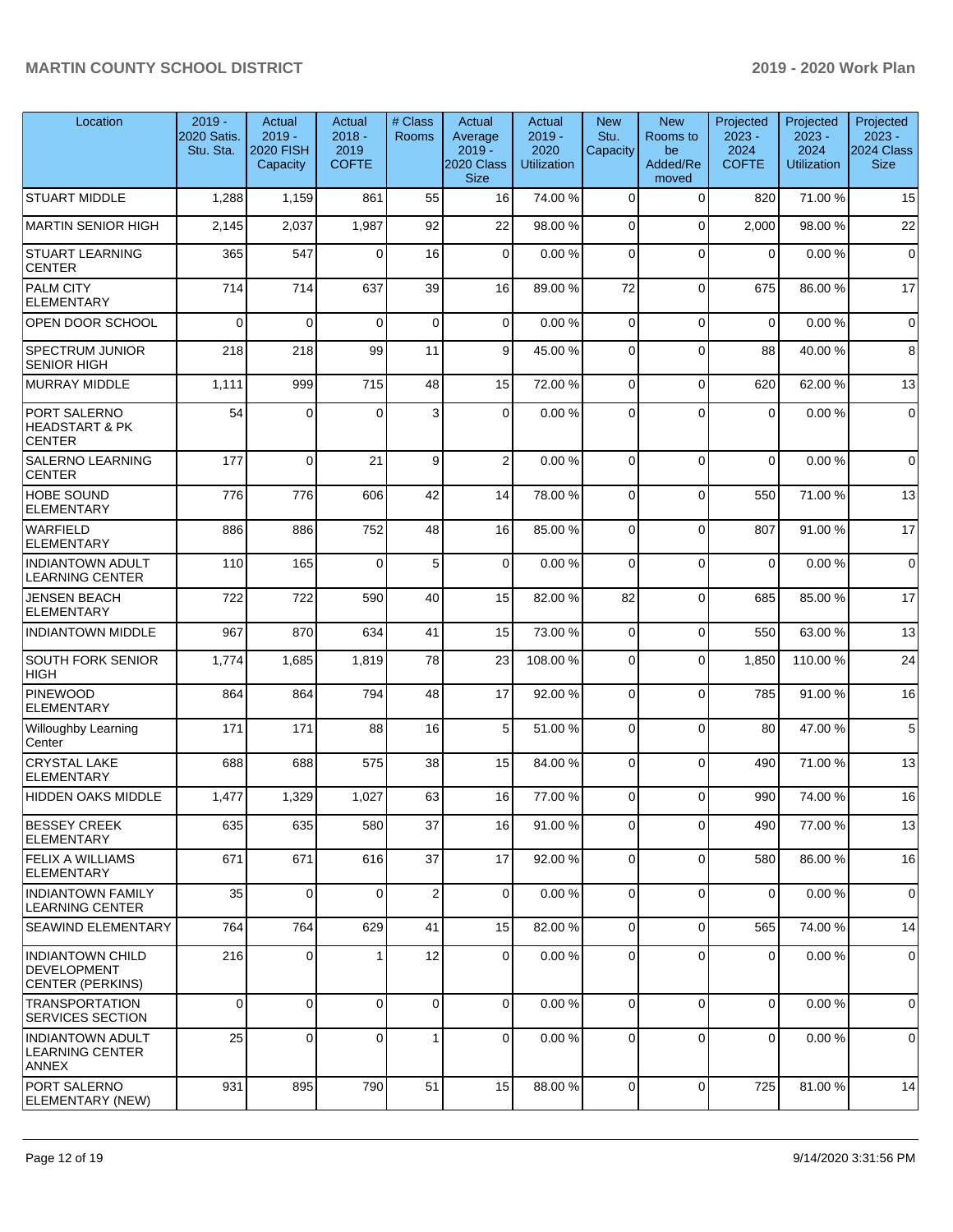| IJENSEN BEACH HIGH<br><b>ISCHOOL</b>                            | 1,636  | 1,554  | 1,354  | 68   | <b>20</b>       | 87.00 % |     |   | .420   | 91.00 % | 21 |
|-----------------------------------------------------------------|--------|--------|--------|------|-----------------|---------|-----|---|--------|---------|----|
| IJ D PARKER SCHOOL<br>OF SCIENCE,MATH,AND<br><b>ITECHNOLOGY</b> | 695    | 695    | 627    | 40   | 16 I            | 90.00 % |     |   | 550    | 79.00 % | 14 |
| IDR. DAVID L.<br><b>ANDERSON MIDDLE</b><br><b>ISCHOOL</b>       | 1.316  | 1.184  | 1.069  | 57   | 19 <sup>l</sup> | 90.00 % |     |   | 1.000  | 84.00 % | 18 |
| ICITRUS GROVE<br><b>IELEMENTARY</b>                             | 803    | 803    | 680    | 43   | 16 <sup>1</sup> | 85.00 % |     |   | 610    | 76.00 % | 14 |
|                                                                 | 22,234 | 21,031 | 17,552 | .081 | <b>16</b>       | 83.46 % | 154 | 0 | 16,930 | 79.92 % | 16 |

The COFTE Projected Total (16,930) for 2023 - 2024 must match the Official Forecasted COFTE Total (16,930 ) for 2023 - 2024 before this section can be completed. In the event that the COFTE Projected Total does not match the Official forecasted COFTE, then the Balanced Projected COFTE Table should be used to balance COFTE.

| Projected COFTE for 2023 - 2024 |        |  |        |
|---------------------------------|--------|--|--------|
| Elementary (PK-3)               | 5,321  |  |        |
| Middle $(4-8)$                  | 6,526  |  | Eleme  |
| High (9-12)                     | 5,083  |  | Middle |
|                                 | 16,930 |  |        |
|                                 |        |  | Hig    |

| <b>Grade Level Type</b> | <b>Balanced Projected</b><br>COFTE for 2023 - 2024 |
|-------------------------|----------------------------------------------------|
| Elementary (PK-3)       |                                                    |
| Middle $(4-8)$          |                                                    |
| High (9-12)             |                                                    |
|                         | 16,930                                             |

#### **Relocatable Replacement**

Number of relocatable classrooms clearly identified and scheduled for replacement in the school board adopted financially feasible 5-year district work program.

| -ocation                                 | $2019 - 2020$ | $2020 - 2021$ | $-2022$<br>2021 | 2022 - 2023 | $2023 - 2024$ | Year 5 Total |
|------------------------------------------|---------------|---------------|-----------------|-------------|---------------|--------------|
| <b>Total Relocatable Replacements: I</b> |               |               |                 |             |               |              |

#### **Charter Schools Tracking**

Information regarding the use of charter schools.

| Location-Type                       | # Relocatable<br>units or<br>permanent<br>classrooms | Owner         | Year Started or<br>Scheduled | Student<br><b>Stations</b> | <b>Students</b><br>Enrolled | Years in<br>Contract | <b>Total Charter</b><br><b>Students</b><br>projected for<br>2023 - 2024 |
|-------------------------------------|------------------------------------------------------|---------------|------------------------------|----------------------------|-----------------------------|----------------------|-------------------------------------------------------------------------|
| Clark Advanced Learning Center      |                                                      | 9 COMBINATION | 2004                         | 225                        | 249                         |                      | 265                                                                     |
| Hope Learning Center                |                                                      | 4 PRIVATE     | 2004                         | 32                         | 34                          |                      | 34                                                                      |
| Treasure Coast Classical<br>Academy |                                                      | 12 PRIVATE    | 2019                         | 1.151                      | 563                         |                      | 0                                                                       |
|                                     | 25                                                   |               |                              | 1.408                      | 846 l                       |                      | 299                                                                     |

## **Special Purpose Classrooms Tracking**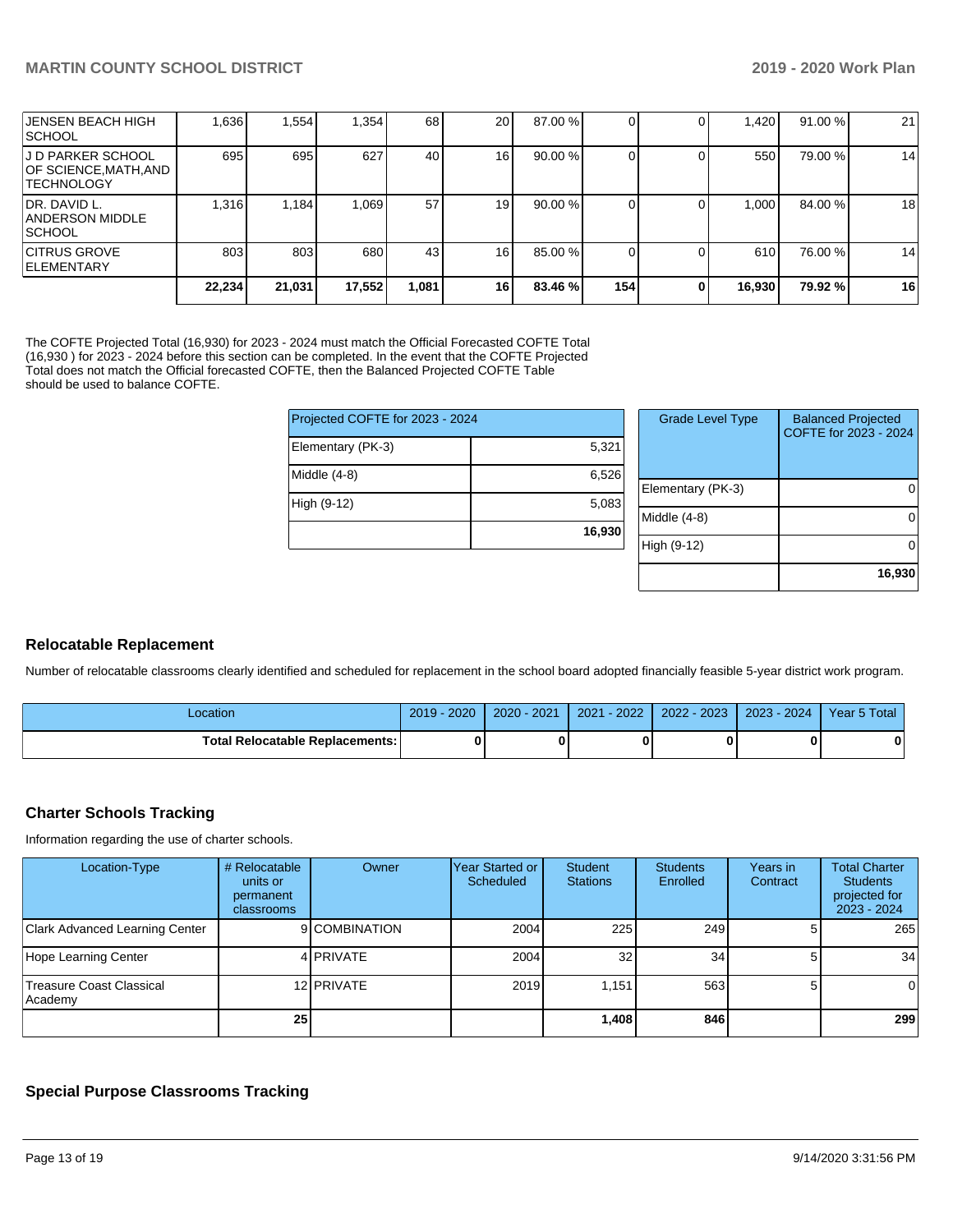### **MARTIN COUNTY SCHOOL DISTRICT 2019 - 2020 Work Plan**

The number of classrooms that will be used for certain special purposes in the current year, by facility and type of classroom, that the district will, 1), not use for educational purposes, and 2), the co-teaching classrooms that are not open plan classrooms and will be used for educational purposes.

| School                               | <b>School Type</b> | # of Elementary<br>K-3 Classrooms I | $\parallel$ # of Middle 4-8<br><b>Classrooms</b> | # of High $9-12$<br><b>Classrooms</b> | # of $ESE$<br><b>Classrooms</b> | # of Combo<br><b>Classrooms</b> | Total<br>Classrooms |
|--------------------------------------|--------------------|-------------------------------------|--------------------------------------------------|---------------------------------------|---------------------------------|---------------------------------|---------------------|
| <b>Total Educational Classrooms:</b> |                    |                                     |                                                  |                                       |                                 |                                 |                     |
| School                               | <b>School Type</b> | # of Elementary                     | $\parallel$ # of Middle 4-8                      | # of High $9-12$                      | # of $ESE$                      | # of Combo                      | Total               |
|                                      |                    | K-3 Classrooms I                    | <b>Classrooms</b>                                | <b>Classrooms</b>                     | <b>Classrooms</b>               | <b>Classrooms</b>               | Classrooms          |
| <b>Total Co-Teaching Classrooms:</b> |                    |                                     |                                                  |                                       |                                 |                                 | 0                   |

#### **Infrastructure Tracking**

**Necessary offsite infrastructure requirements resulting from expansions or new schools. This section should include infrastructure information related to capacity project schedules and other project schedules (Section 4).** 

No new infrastructure needed for school modernizations. Existing infrastructure utilized.

**Proposed location of planned facilities, whether those locations are consistent with the comprehensive plans of all affected local governments, and recommendations for infrastructure and other improvements to land adjacent to existing facilities. Provisions of 1013.33(12), (13) and (14) and 1013.36 must be addressed for new facilities planned within the 1st three years of the plan (Section 5).** 

School modernizations to occur on the same site as existing

**Consistent with Comp Plan?** Yes

#### **Net New Classrooms**

The number of classrooms, by grade level and type of construction, that were added during the last fiscal year.

| List the net new classrooms added in the 2018 - 2019 fiscal year.                                                                                       | List the net new classrooms to be added in the 2019 - 2020 fiscal<br>year. |                            |                                |                        |                                                                        |                            |                              |                      |
|---------------------------------------------------------------------------------------------------------------------------------------------------------|----------------------------------------------------------------------------|----------------------------|--------------------------------|------------------------|------------------------------------------------------------------------|----------------------------|------------------------------|----------------------|
| "Classrooms" is defined as capacity carrying classrooms that are added to increase<br>capacity to enable the district to meet the Class Size Amendment. |                                                                            |                            |                                |                        | Totals for fiscal year 2019 - 2020 should match totals in Section 15A. |                            |                              |                      |
| Location                                                                                                                                                | $2018 - 2019$ #<br>Permanent                                               | $2018 - 2019$ #<br>Modular | $2018 - 2019$ #<br>Relocatable | $2018 - 2019$<br>Total | $2019 - 2020$ #<br>Permanent                                           | $2019 - 2020$ #<br>Modular | 2019 - 2020 #<br>Relocatable | 2019 - 2020<br>Total |
| Elementary (PK-3)                                                                                                                                       |                                                                            |                            |                                |                        | 84                                                                     |                            |                              | 84                   |
| Middle (4-8)                                                                                                                                            |                                                                            |                            |                                |                        |                                                                        |                            |                              | $\Omega$             |
| High (9-12)                                                                                                                                             |                                                                            |                            |                                |                        |                                                                        |                            |                              | $\Omega$             |
|                                                                                                                                                         |                                                                            |                            |                                |                        | 84                                                                     |                            |                              | 84                   |

#### **Relocatable Student Stations**

Number of students that will be educated in relocatable units, by school, in the current year, and the projected number of students for each of the years in the workplan.

| Site                | 2020<br>$2019 -$ | 2020 - 2021 | $-2022$<br>2021 | 2022 - 2023 | $2023 - 2024$ | 5 Year Average |
|---------------------|------------------|-------------|-----------------|-------------|---------------|----------------|
| ISEAWIND ELEMENTARY |                  |             |                 |             |               |                |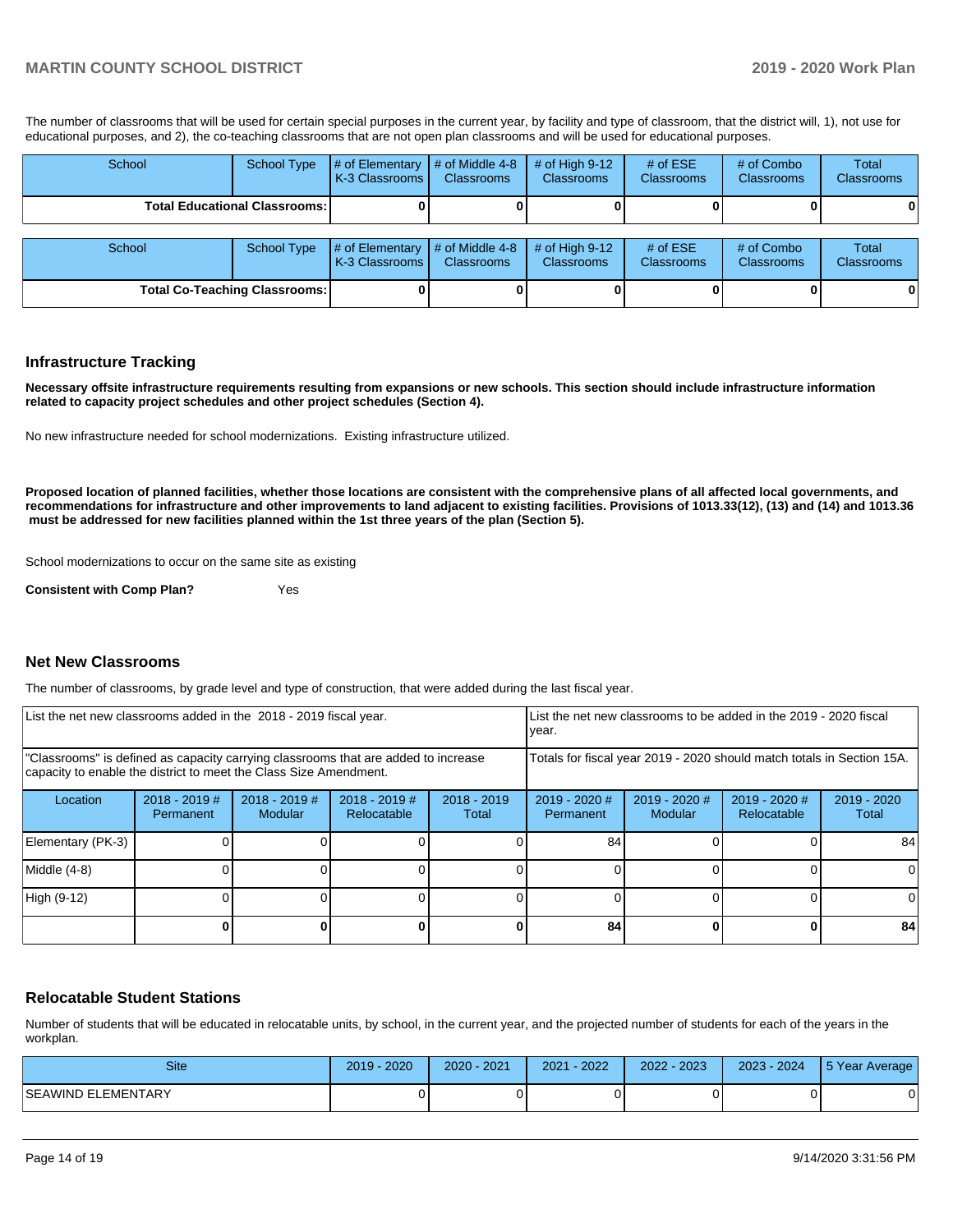| INDIANTOWN CHILD DEVELOPMENT CENTER<br>(PERKINS)             | 0        | 0           | 0           | 0        | $\overline{0}$ | $\mathbf 0$         |
|--------------------------------------------------------------|----------|-------------|-------------|----------|----------------|---------------------|
| Willoughby Learning Center                                   | $\Omega$ | $\mathbf 0$ | $\Omega$    | $\Omega$ | $\overline{0}$ | $\overline{0}$      |
| <b>CRYSTAL LAKE ELEMENTARY</b>                               | 77       | 77          | 77          | 77       | 77             | 77                  |
| <b>HIDDEN OAKS MIDDLE</b>                                    | 132      | 132         | 132         | 132      | 132            | 132                 |
| <b>BESSEY CREEK ELEMENTARY</b>                               | 36       | 36          | $\Omega$    | $\Omega$ | $\Omega$       | 14                  |
| FELIX A WILLIAMS ELEMENTARY                                  | 36       | 36          | 36          | 54       | 54             | 43                  |
| <b>WARFIELD ELEMENTARY</b>                                   | 0        | 0           | $\Omega$    | $\Omega$ | $\overline{0}$ | $\mathbf 0$         |
| INDIANTOWN ADULT LEARNING CENTER                             | $\Omega$ | $\Omega$    | $\Omega$    | $\Omega$ | $\overline{0}$ | $\overline{0}$      |
| <b>JENSEN BEACH ELEMENTARY</b>                               | 54       | 54          | $\Omega$    | $\Omega$ | $\overline{0}$ | 22                  |
| <b>INDIANTOWN MIDDLE</b>                                     | 0        | $\Omega$    | $\Omega$    | $\Omega$ | $\overline{0}$ | $\overline{0}$      |
| SOUTH FORK SENIOR HIGH                                       | 75       | 75          | 75          | 75       | 75             | 75                  |
| PINEWOOD ELEMENTARY                                          | 108      | 108         | 108         | 108      | 108            | 108                 |
| OPEN DOOR SCHOOL                                             | 0        | 0           | $\Omega$    | $\Omega$ | $\Omega$       | $\overline{0}$      |
| <b>SPECTRUM JUNIOR SENIOR HIGH</b>                           | 88       | 88          | 88          | 88       | 88             | 88                  |
| MURRAY MIDDLE                                                | 176      | 176         | 176         | 176      | 176            | 176                 |
| PORT SALERNO HEADSTART & PK CENTER                           | 0        | $\mathbf 0$ | $\Omega$    | $\Omega$ | $\overline{0}$ | $\overline{0}$      |
| <b>SALERNO LEARNING CENTER</b>                               | 0        | 0           | $\Omega$    | $\Omega$ | $\overline{0}$ | $\overline{0}$      |
| <b>HOBE SOUND ELEMENTARY</b>                                 | 0        | 0           | $\Omega$    | $\Omega$ | $\overline{0}$ | $\overline{0}$      |
| JENSEN BEACH HIGH SCHOOL                                     | 0        | 0           | $\Omega$    | $\Omega$ | $\overline{0}$ | $\overline{0}$      |
| J D PARKER SCHOOL OF SCIENCE, MATH, AND<br><b>TECHNOLOGY</b> | 0        | $\Omega$    | $\Omega$    | $\Omega$ | $\overline{0}$ | $\overline{0}$      |
| DR. DAVID L. ANDERSON MIDDLE SCHOOL                          | 0        | 0           | $\Omega$    | $\Omega$ | 0              | $\overline{0}$      |
| <b>STUART LEARNING CENTER</b>                                | 0        | 0           | $\Omega$    | $\Omega$ | 0              | $\overline{0}$      |
| <b>PALM CITY ELEMENTARY</b>                                  | 36       | 36          | $\Omega$    | $\Omega$ | 0              | 14                  |
| <b>CITRUS GROVE ELEMENTARY</b>                               | 36       | 36          | $\Omega$    | 0        | $\Omega$       | 14                  |
| <b>TRANSPORTATION SERVICES SECTION</b>                       | $\Omega$ | $\Omega$    | $\Omega$    | $\Omega$ | $\Omega$       | $\overline{0}$      |
| <b>STUART MIDDLE</b>                                         | 0        | 0           | $\Omega$    | $\Omega$ | $\overline{0}$ | $\mathsf{O}\xspace$ |
| <b>MARTIN SENIOR HIGH</b>                                    | 307      | 307         | 307         | 307      | 307            | 307                 |
| INDIANTOWN ADULT LEARNING CENTER ANNEX                       | 0        | 0           | $\mathbf 0$ | 0        | $\overline{0}$ | $\overline{0}$      |
| PORT SALERNO ELEMENTARY (NEW)                                | 54       | 54          | 54          | 54       | 54             | 54                  |
| INDIANTOWN FAMILY LEARNING CENTER                            | 0        | $\mathbf 0$ | $\mathbf 0$ | 0        | $\overline{0}$ | $\mathbf 0$         |
| Totals for MARTIN COUNTY SCHOOL DISTRICT                     |          |             |             |          |                |                     |
| Total students in relocatables by year.                      | 1,215    | 1,215       | 1,053       | 1,071    | 1,071          | 1,125               |
| Total number of COFTE students projected by year.            | 17,363   | 17,195      | 17,094      | 17,004   | 16,930         | 17,117              |
| Percent in relocatables by year.                             | 7 %      | 7 %         | 6 %         | 6 %      | 6 %            | 7 %                 |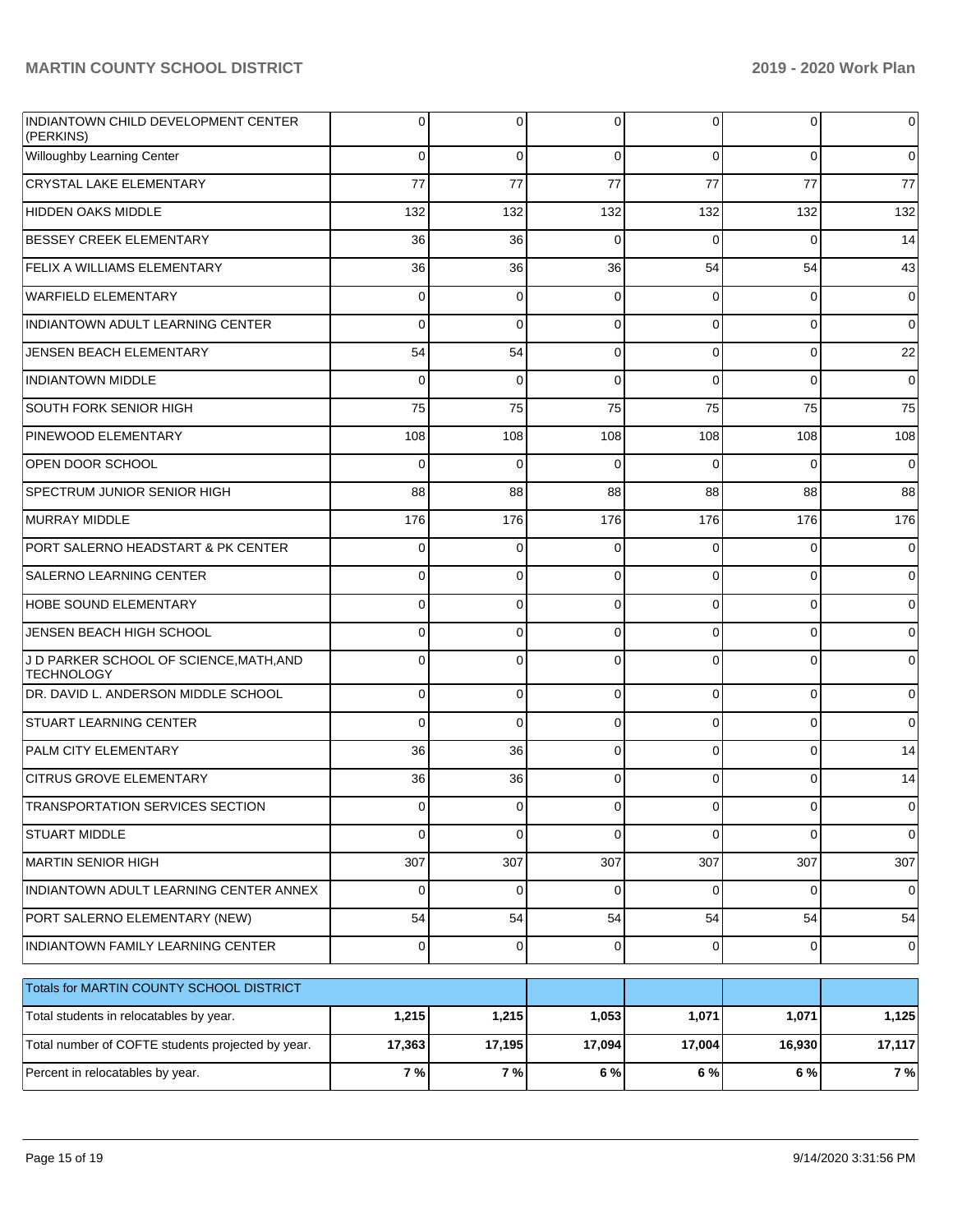### **Leased Facilities Tracking**

Exising leased facilities and plans for the acquisition of leased facilities, including the number of classrooms and student stations, as reported in the educational plant survey, that are planned in that location at the end of the five year workplan.

| Location                                         | # of Leased<br>Classrooms 2019 -<br>2020 | <b>FISH Student</b><br><b>Stations</b> | Owner               | # of Leased<br>Classrooms 2023 -<br>2024 | <b>FISH Student</b><br><b>Stations</b> |
|--------------------------------------------------|------------------------------------------|----------------------------------------|---------------------|------------------------------------------|----------------------------------------|
| <b>BESSEY CREEK ELEMENTARY</b>                   | $\overline{2}$                           |                                        | 36 Mobile Modular   | 0                                        | $\Omega$                               |
| <b>STUART MIDDLE</b>                             | 0                                        | ſ                                      |                     | O                                        | $\overline{0}$                         |
| <b>STUART LEARNING CENTER</b>                    | 0                                        | ∩                                      |                     | 0                                        | $\overline{0}$                         |
| DR. DAVID L. ANDERSON MIDDLE SCHOOL              | $\Omega$                                 | $\Omega$                               |                     | 0                                        | $\overline{0}$                         |
| <b>CITRUS GROVE ELEMENTARY</b>                   | $\overline{2}$                           |                                        | 36 Mobile Modulars  | $\Omega$                                 | $\overline{0}$                         |
| INDIANTOWN ADULT LEARNING CENTER ANNEX           | 0                                        | ſ                                      |                     | 0                                        | $\overline{0}$                         |
| <b>CRYSTAL LAKE ELEMENTARY</b>                   | $\Omega$                                 | $\Omega$                               |                     | 0                                        | $\overline{0}$                         |
| INDIANTOWN FAMILY LEARNING CENTER                | $\Omega$                                 | $\Omega$                               |                     | 0                                        | $\overline{0}$                         |
| INDIANTOWN ADULT LEARNING CENTER                 | $\Omega$                                 | $\Omega$                               |                     | 0                                        | $\overline{0}$                         |
| <b>INDIANTOWN MIDDLE</b>                         | $\Omega$                                 | $\Omega$                               |                     | 0                                        | $\overline{0}$                         |
| Willoughby Learning Center                       | 0                                        | $\Omega$                               |                     | 0                                        | $\overline{0}$                         |
| SALERNO LEARNING CENTER                          | $\Omega$                                 |                                        | 0 Mobile Modulars   | 3                                        | 54                                     |
| <b>HOBE SOUND ELEMENTARY</b>                     | 0                                        |                                        |                     | 0                                        | $\overline{0}$                         |
| <b>WARFIELD ELEMENTARY</b>                       | 0                                        | 0                                      |                     | 0                                        | $\overline{0}$                         |
| <b>SPECTRUM JUNIOR SENIOR HIGH</b>               | 0                                        | $\Omega$                               |                     | 0                                        | $\overline{0}$                         |
| <b>PORT SALERNO HEADSTART &amp; PK CENTER</b>    | $\Omega$                                 | $\Omega$                               |                     | 0                                        | $\overline{0}$                         |
| JENSEN BEACH ELEMENTARY                          | 1                                        |                                        | 18 Mobile Modular   | 0                                        | $\overline{0}$                         |
| HIDDEN OAKS MIDDLE                               | 0                                        | ∩                                      |                     | $\Omega$                                 | $\overline{0}$                         |
| <b>FELIX A WILLIAMS ELEMENTARY</b>               | $\Omega$                                 |                                        | 0 Mobile Modular    |                                          | 18                                     |
| <b>SEAWIND ELEMENTARY</b>                        | 0                                        | ſ                                      |                     | 0                                        | $\overline{0}$                         |
| INDIANTOWN CHILD DEVELOPMENT CENTER<br>(PERKINS) | $\Omega$                                 | ſ                                      |                     | 0                                        | $\overline{0}$                         |
| <b>PINEWOOD ELEMENTARY</b>                       | $\overline{2}$                           |                                        | 36 Mobile Modular   | $\overline{2}$                           | 36                                     |
| PORT SALERNO ELEMENTARY (NEW)                    | $\overline{0}$                           | 0                                      |                     | 0                                        | $\overline{0}$                         |
| MARTIN SENIOR HIGH                               | 12                                       |                                        | 282 Mobile Modulars | 15                                       | 275                                    |
| MURRAY MIDDLE                                    | 4                                        |                                        | 88 Mobile Modular   | 4                                        | 88                                     |
| SOUTH FORK SENIOR HIGH                           | 3                                        |                                        | 75 Mobile Modulars  | 3                                        | 75                                     |
|                                                  | 26                                       | 571                                    |                     | 28                                       | 546                                    |

## **Failed Standard Relocatable Tracking**

Relocatable units currently reported by school, from FISH, and the number of relocatable units identified as 'Failed Standards'.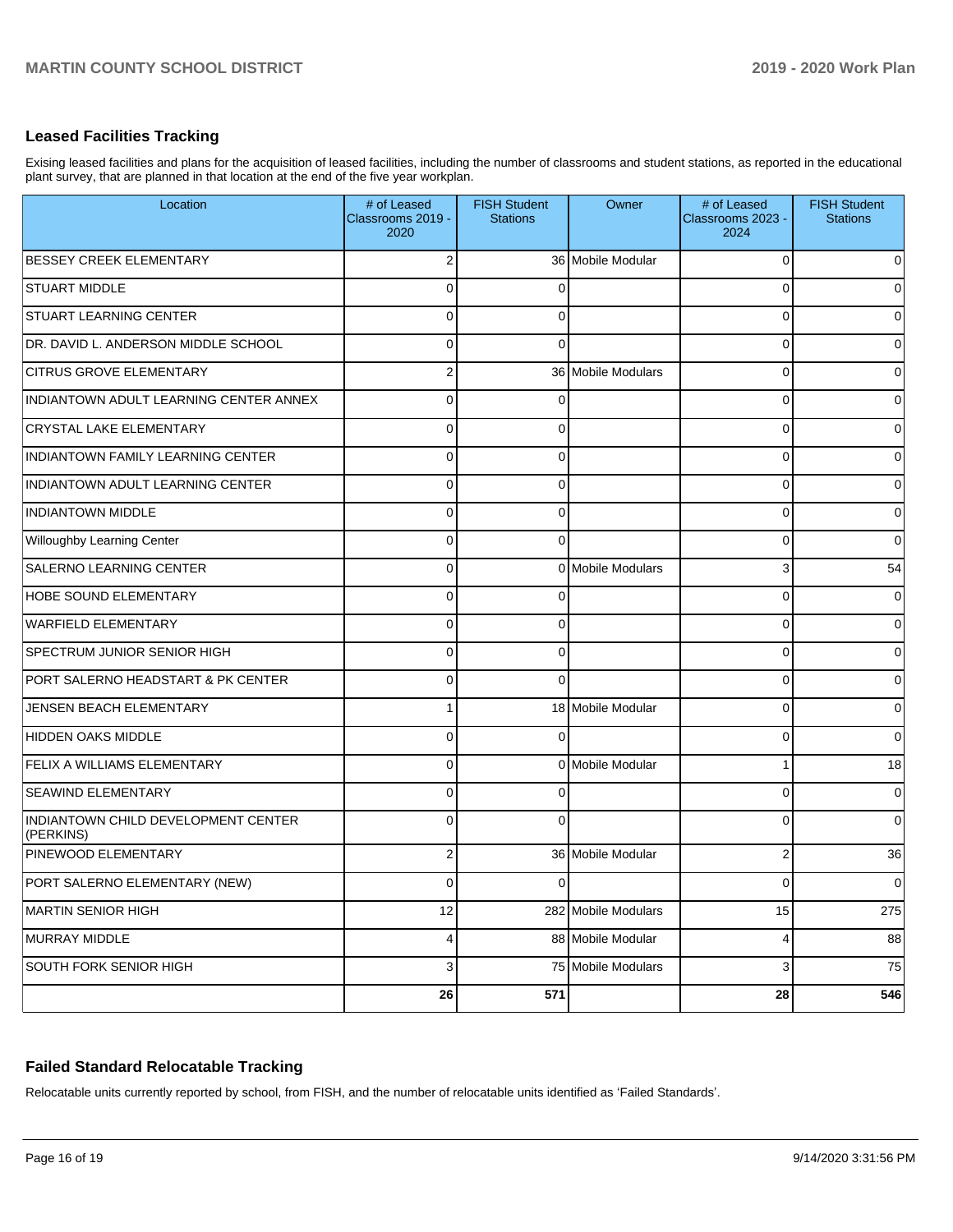Nothing reported for this section.

# **Planning**

#### **Class Size Reduction Planning**

**Plans approved by the school board that reduce the need for permanent student stations such as acceptable school capacity levels, redistricting, busing, year-round schools, charter schools, magnet schools, public-private partnerships, multitrack scheduling, grade level organization, block scheduling, or other alternatives.**

The Martin County School District has implemented the following methods for class size reduction: charter schools, standards on capacity levels, school concurrency zones, school choice, busing, clustering at elementary school sites and block scheduling at the high school level.

#### **School Closure Planning**

**Plans for the closure of any school, including plans for disposition of the facility or usage of facility space, and anticipated revenues.** 

No planned closures at this time.

# **Long Range Planning**

#### **Ten-Year Maintenance**

District projects and locations regarding the projected need for major renovation, repair, and maintenance projects within the district in years 6-10 beyond the projects plans detailed in the five years covered by the work plan.

Nothing reported for this section.

#### **Ten-Year Capacity**

Schedule of capital outlay projects projected to ensure the availability of satisfactory student stations for the projected student enrollment in K-12 programs for the future 5 years beyond the 5-year district facilities work program.

Nothing reported for this section.

#### **Ten-Year Planned Utilization**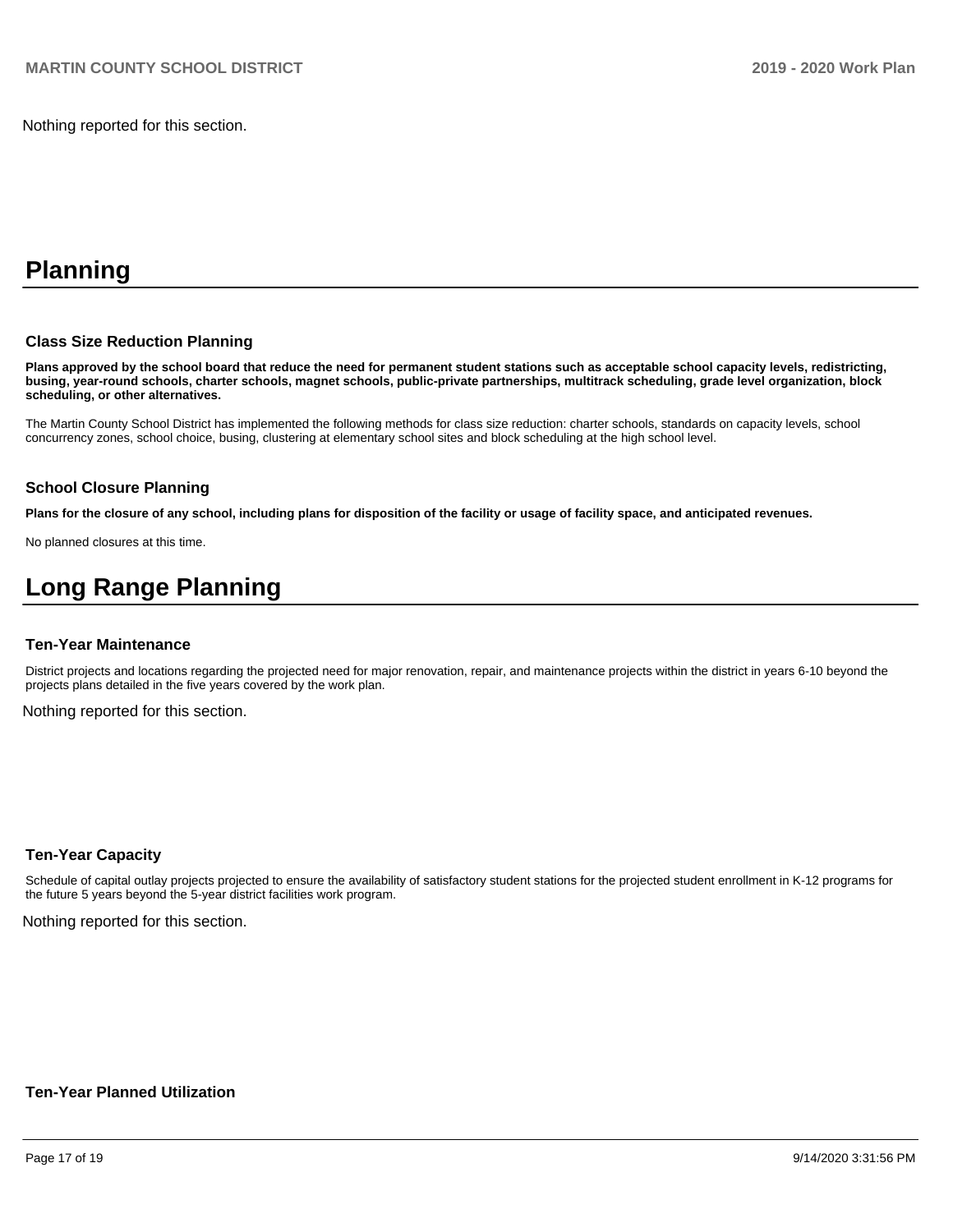Schedule of planned capital outlay projects identifying the standard grade groupings, capacities, and planned utilization rates of future educational facilities of the district for both permanent and relocatable facilities.

| <b>Grade Level Projections</b>   | <b>FISH</b><br>Student<br><b>Stations</b> | <b>Actual 2018 -</b><br>2019 FISH<br>Capacity | Actual<br>$2018 -$<br>2019<br><b>COFTE</b> | Actual 2018 - 2019<br><b>Utilization</b> | Actual 2019 - 2020 / 2028 - 2029 new<br>Student Capacity to be added/removed | Projected 2028<br>2029 COFTE | Projected 2028 -<br>2029 Utilization |
|----------------------------------|-------------------------------------------|-----------------------------------------------|--------------------------------------------|------------------------------------------|------------------------------------------------------------------------------|------------------------------|--------------------------------------|
| Elementary - District<br> Totals | 9,149                                     | 9,149                                         | 7,875.05                                   | 86.07 %                                  |                                                                              |                              | 0.00 %                               |
| Middle - District Totals         | 6.159                                     | 5.541                                         | 4.306.46                                   | 77.71 %                                  |                                                                              |                              | 0.00 %                               |
| High - District Totals           | 5.555                                     | 5.276                                         | 5.160.51                                   | 97.82 %                                  |                                                                              |                              | 0.00 %                               |
| Other - ESE, etc                 | 1.510                                     | 1.101                                         | 209.48                                     | 18.98%                                   |                                                                              |                              | 0.00 %                               |
|                                  | 22,373                                    | 21,067                                        | 17.551.50                                  | 83.31 %                                  |                                                                              |                              | 0.00%                                |

**Combination schools are included with the middle schools for student stations, capacity, COFTE and utilization purposes because these facilities all have a 90% utilization factor. Use this space to explain or define the grade groupings for combination schools.** 

No comments to report.

#### **Ten-Year Infrastructure Planning**

**Proposed Location of Planned New, Remodeled, or New Additions to Facilities in 06 thru 10 out years (Section 28).**

Nothing reported for this section.

Plans for closure of any school, including plans for disposition of the facility or usage of facility space, and anticipated revenues in the 06 thru 10 out **years (Section 29).**

Nothing reported for this section.

#### **Twenty-Year Maintenance**

District projects and locations regarding the projected need for major renovation, repair, and maintenance projects within the district in years 11-20 beyond the projects plans detailed in the five years covered by the work plan.

Nothing reported for this section.

#### **Twenty-Year Capacity**

Schedule of capital outlay projects projected to ensure the availability of satisfactory student stations for the projected student enrollment in K-12 programs for the future 11-20 years beyond the 5-year district facilities work program.

Nothing reported for this section.